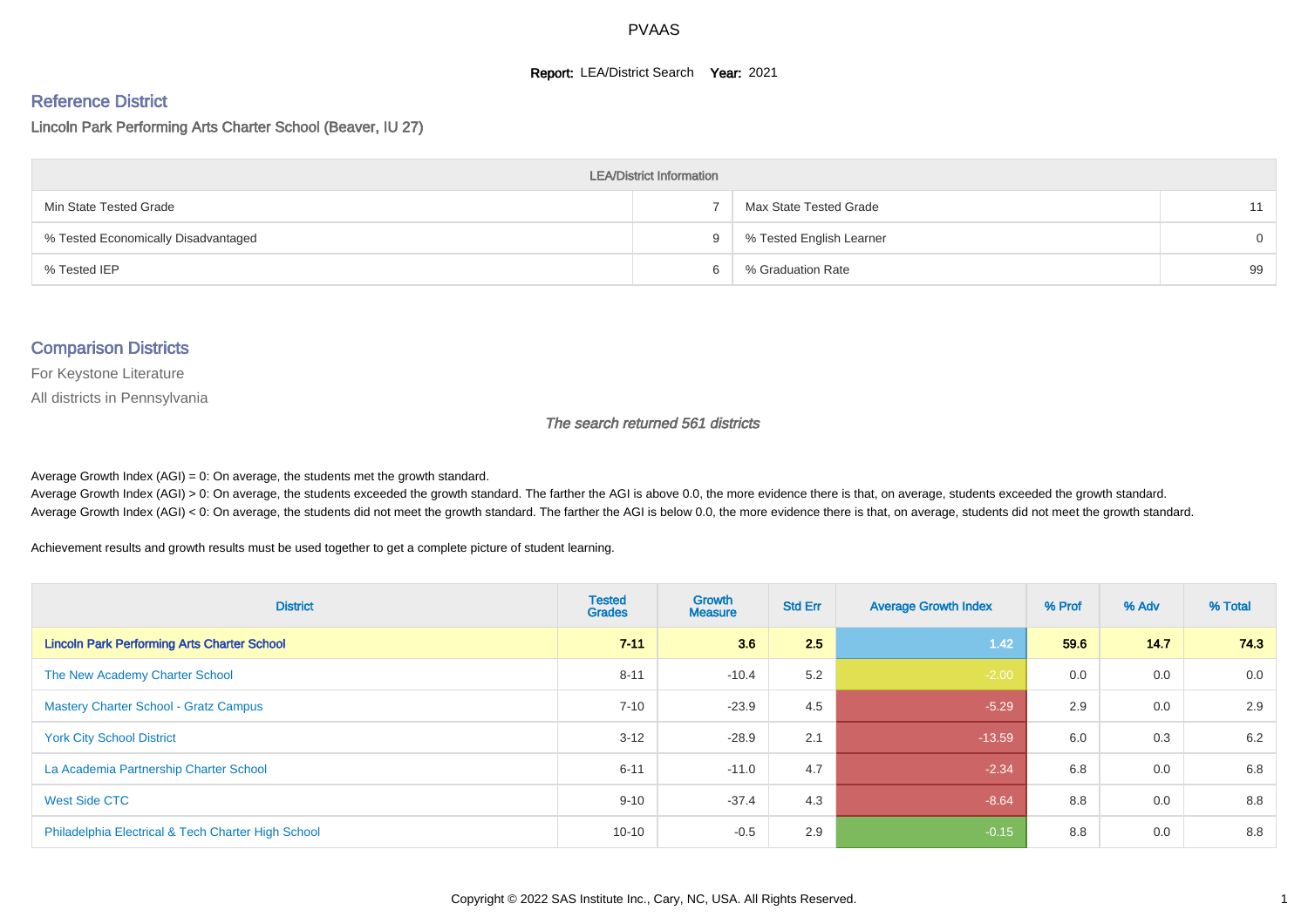| <b>District</b>                                                       | <b>Tested</b><br><b>Grades</b> | <b>Growth</b><br><b>Measure</b> | <b>Std Err</b> | <b>Average Growth Index</b> | % Prof | % Adv   | % Total |
|-----------------------------------------------------------------------|--------------------------------|---------------------------------|----------------|-----------------------------|--------|---------|---------|
| <b>Lincoln Park Performing Arts Charter School</b>                    | $7 - 11$                       | 3.6                             | 2.5            | $1.42$                      | 59.6   | 14.7    | 74.3    |
| Esperanza Cyber Charter School                                        | $3 - 11$                       | 7.1                             | 6.1            | 1.16                        | 9.1    | 0.0     | 9.1     |
| <b>Innovative Arts Academy Charter School</b>                         | $6 - 11$                       | $-9.1$                          | 3.7            | $-2.44$                     | 9.5    | 0.0     | 9.5     |
| Propel Charter School - Braddock Hills                                | $3 - 11$                       | $-13.6$                         | 3.6            | $-3.81$                     | 9.7    | 1.6     | 11.3    |
| <b>Aliquippa School District</b>                                      | $3 - 11$                       | $-9.0$                          | 4.2            | $-2.14$                     | 11.0   | 0.0     | 11.0    |
| <b>Clairton City School District</b>                                  | $3 - 11$                       | 3.5                             | 3.7            | 0.95                        | 13.4   | 0.0     | 13.4    |
| <b>Sto-Rox School District</b>                                        | $3 - 10$                       | 6.6                             | 3.7            | 1.80                        | 13.4   | $0.0\,$ | 13.4    |
| People For People Charter School                                      | $3 - 12$                       | 13.3                            | 5.5            | 2.43                        | 13.5   | 0.0     | 13.5    |
| <b>Propel Charter School-Montour</b>                                  | $3 - 10$                       | $-10.7$                         | 3.9            | $-2.71$                     | 13.7   | 0.0     | 13.7    |
| <b>Chester-Upland School District</b>                                 | $3 - 11$                       | $-0.3$                          | 2.7            | $-0.09$                     | 13.8   | $0.8\,$ | 14.6    |
| <b>Dauphin County Technical School</b>                                | $9 - 11$                       | $-45.5$                         | 2.6            | $-17.72$                    | 14.4   | 2.5     | 16.9    |
| <b>Steelton-Highspire School District</b>                             | $3 - 11$                       | $-11.8$                         | 3.5            | $-3.40$                     | 14.5   | 0.0     | 14.5    |
| <b>Universal Audenried Charter School</b>                             | $9 - 11$                       | $-5.8$                          | 2.4            | $-2.40$                     | 14.6   | 0.0     | 14.6    |
| <b>Lancaster School District</b>                                      | $3 - 12$                       | $-15.8$                         | 1.5            | $-10.90$                    | 14.6   | 2.3     | 16.9    |
| Dr Robert Ketterer Charter School Inc                                 | $6 - 12$                       | 10.1                            | 5.0            | 2.04                        | 14.9   | 0.4     | 15.3    |
| <b>Sugar Valley Rural Charter School</b>                              | $3 - 11$                       | $-11.0$                         | 4.5            | $-2.46$                     | 14.9   | 0.0     | 14.9    |
| Preparatory Charter School Of Mathematics, Science, Tech, And Careers | $9 - 10$                       | $-4.0$                          | 2.5            | $-1.59$                     | 15.0   | 0.0     | 15.0    |
| <b>Harrisburg City School District</b>                                | $3 - 11$                       | $-0.4$                          | 2.1            | $-0.19$                     | 15.1   | 0.4     | 15.5    |
| Maritime Academy Charter School                                       | $3 - 10$                       | $-11.4$                         | 3.5            | $-3.29$                     | 15.2   | 0.0     | 15.2    |
| <b>Propel Charter School-Homestead</b>                                | $3 - 11$                       | $-11.7$                         | 4.1            | $-2.84$                     | 15.9   | 0.0     | 15.9    |
| Perseus House Charter School Of Excellence                            | $6 - 11$                       | $-5.2$                          | 3.0            | $-1.72$                     | 16.5   | 0.0     | 16.5    |
| <b>Tech Freire Charter School</b>                                     | $9 - 11$                       | 9.3                             | 2.9            | 3.26                        | 18.0   | 1.1     | 19.1    |
| <b>Farrell Area School District</b>                                   | $3 - 11$                       | $-10.4$                         | 4.3            | $-2.41$                     | 19.0   | 0.0     | 19.0    |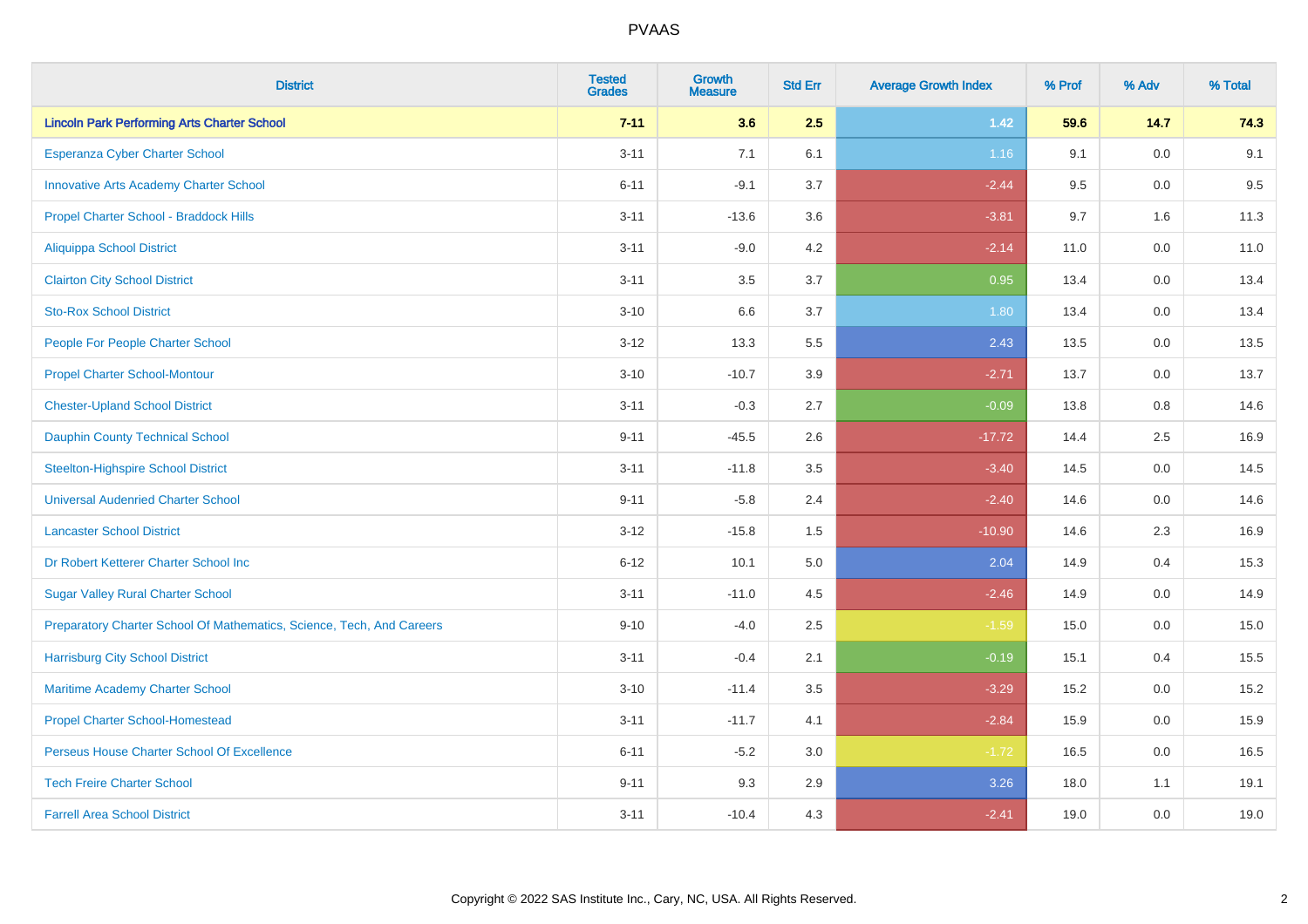| <b>District</b>                                        | <b>Tested</b><br><b>Grades</b> | Growth<br><b>Measure</b> | <b>Std Err</b> | <b>Average Growth Index</b> | % Prof | % Adv   | % Total |
|--------------------------------------------------------|--------------------------------|--------------------------|----------------|-----------------------------|--------|---------|---------|
| <b>Lincoln Park Performing Arts Charter School</b>     | $7 - 11$                       | 3.6                      | 2.5            | $1.42$                      | 59.6   | 14.7    | 74.3    |
| <b>Rochester Area School District</b>                  | $3 - 11$                       | $-13.2$                  | 4.6            | $-2.89$                     | 19.5   | 1.3     | 20.8    |
| Philipsburg-Osceola Area School District               | $3 - 11$                       | $-24.8$                  | 3.3            | $-7.43$                     | 19.7   | $2.6\,$ | 22.4    |
| <b>Lawrence County CTC</b>                             | $10 - 11$                      | $-21.7$                  | 3.6            | $-6.05$                     | 19.8   | 0.0     | 19.8    |
| <b>Gillingham Charter School</b>                       | $3 - 11$                       | $-4.4$                   | 5.6            | $-0.77$                     | 20.8   | 8.3     | 29.2    |
| Mastery Charter School - Shoemaker Campus              | $7 - 10$                       | 4.1                      | 3.0            | 1.34                        | 20.9   | 3.3     | 24.2    |
| Multicultural Academy Charter School                   | $9 - 11$                       | 9.5                      | 3.5            | 2.69                        | 22.0   | 0.0     | 22.0    |
| <b>Turkeyfoot Valley Area School District</b>          | $3 - 12$                       | $-4.3$                   | 5.6            | $-0.76$                     | 22.0   | 5.1     | 27.1    |
| <b>Columbia-Montour AVTS</b>                           | $9 - 10$                       | $-12.5$                  | 3.0            | $-4.16$                     | 22.3   | $0.6\,$ | 22.9    |
| <b>Tacony Academy Charter School</b>                   | $3 - 11$                       | $-14.7$                  | 3.0            | $-4.82$                     | 22.4   | 1.8     | 24.1    |
| Jefferson County-Dubois AVTS                           | $9 - 11$                       | $-16.2$                  | 3.9            | $-4.16$                     | 23.0   | 0.0     | 23.0    |
| <b>Williams Valley School District</b>                 | $3 - 11$                       | $-7.3$                   | 3.4            | $-2.13$                     | 23.2   | 0.0     | 23.2    |
| <b>Chester Charter Scholars Academy Charter School</b> | $3 - 12$                       | 8.4                      | 4.1            | 2.03                        | 23.4   | $0.0\,$ | 23.4    |
| <b>Norristown Area School District</b>                 | $3 - 12$                       | $-12.8$                  | 1.6            | $-7.98$                     | 23.5   | 2.3     | 25.7    |
| <b>Lincoln Leadership Academy Charter School</b>       | $3 - 12$                       | 14.2                     | 6.4            | 2.22                        | 23.5   | 0.0     | 23.5    |
| <b>Executive Education Academy Charter School</b>      | $3 - 10$                       | $-6.5$                   | 3.1            | $-2.08$                     | 23.7   | 2.2     | 25.8    |
| <b>Lebanon School District</b>                         | $3 - 11$                       | $-1.6$                   | 1.9            | $-0.80$                     | 24.4   | 2.6     | 27.0    |
| <b>Reading School District</b>                         | $3 - 11$                       | 10.1                     | 1.4            | 7.25                        | 24.7   | 2.4     | 27.2    |
| Imhotep Institute Charter High School                  | $9 - 11$                       | $-5.3$                   | 5.8            | $-0.92$                     | 25.0   | 0.0     | 25.0    |
| <b>Allentown City School District</b>                  | $3 - 12$                       | 5.3                      | 1.4            | 3.88                        | 25.3   | 2.7     | 28.0    |
| <b>Erie City School District</b>                       | $3 - 12$                       | $-14.5$                  | 1.6            | $-9.26$                     | 25.4   | 3.0     | 28.4    |
| <b>Greater Johnstown School District</b>               | $3 - 11$                       | $-3.1$                   | 2.6            | $-1.19$                     | 26.1   | 0.0     | 26.1    |
| <b>Mahanoy Area School District</b>                    | $3 - 10$                       | $-9.0$                   | 3.6            | $-2.49$                     | 26.2   | 1.6     | 27.9    |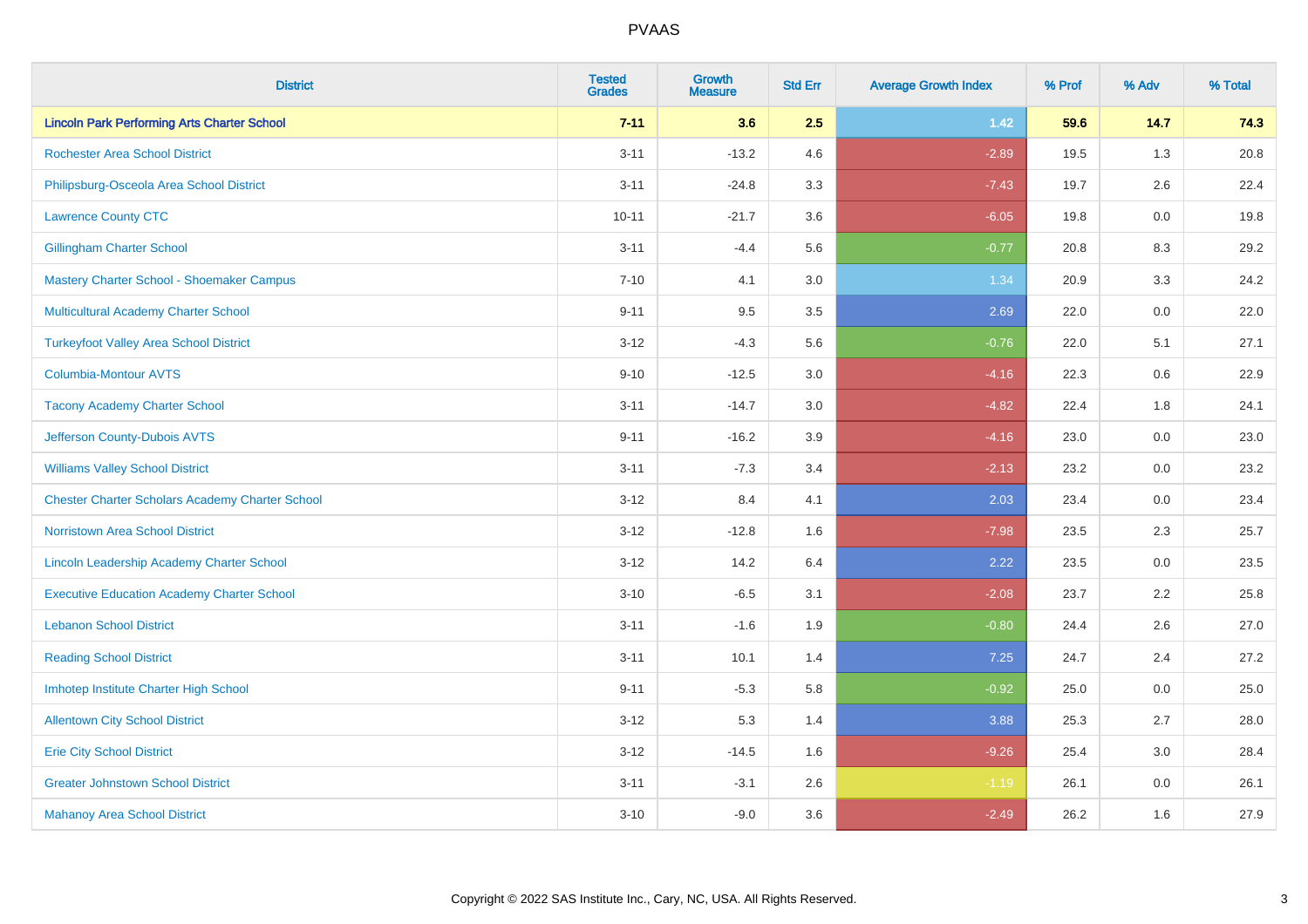| <b>District</b>                                    | <b>Tested</b><br><b>Grades</b> | <b>Growth</b><br><b>Measure</b> | <b>Std Err</b> | <b>Average Growth Index</b> | % Prof | % Adv   | % Total |
|----------------------------------------------------|--------------------------------|---------------------------------|----------------|-----------------------------|--------|---------|---------|
| <b>Lincoln Park Performing Arts Charter School</b> | $7 - 11$                       | 3.6                             | 2.5            | $1.42$                      | 59.6   | 14.7    | 74.3    |
| Community Academy Of Philadelphia Charter School   | $3 - 11$                       | 5.8                             | 2.7            | 2.12                        | 26.7   | 0.9     | 27.6    |
| Roberto Clemente Charter School                    | $3 - 12$                       | 2.2                             | 4.9            | 0.45                        | 27.5   | 5.0     | 32.5    |
| Salisbury-Elk Lick School District                 | $3 - 11$                       | $-13.5$                         | 5.9            | $-2.30$                     | 27.8   | 0.0     | 27.8    |
| <b>Shade-Central City School District</b>          | $3 - 11$                       | $-5.9$                          | 4.6            | $-1.28$                     | 27.8   | 0.0     | 27.8    |
| Mastery Charter School - Pickett Campus            | $6 - 10$                       | 5.6                             | 5.7            | 1.00                        | 27.8   | 0.0     | 27.8    |
| Northern Lehigh School District                    | $3 - 12$                       | $-10.4$                         | 2.7            | $-3.82$                     | 28.0   | 9.3     | 37.3    |
| Northern Lebanon School District                   | $3 - 11$                       | 0.4                             | 2.5            | 0.15                        | 28.0   | 3.0     | 31.0    |
| <b>Keystone Education Center Charter School</b>    | $3 - 12$                       | $-12.9$                         | 5.9            | $-2.19$                     | 28.0   | $0.0\,$ | 28.0    |
| <b>Port Allegany School District</b>               | $3 - 11$                       | 4.4                             | 3.6            | 1.21                        | 28.1   | 9.4     | 37.5    |
| <b>Williamsburg Community School District</b>      | $3 - 11$                       | $-14.3$                         | 4.1            | $-3.48$                     | 28.3   | 0.0     | 28.3    |
| <b>Shenandoah Valley School District</b>           | $3 - 11$                       | 9.7                             | 3.9            | 2.49                        | 28.3   | 5.0     | 33.3    |
| <b>MaST Community Charter School II</b>            | $3 - 10$                       | 4.4                             | 3.2            | 1.37                        | 28.4   | 3.4     | 31.8    |
| <b>Mastery Charter School - Thomas Campus</b>      | $3 - 10$                       | 2.1                             | $6.2\,$        | 0.33                        | 28.6   | 0.0     | 28.6    |
| Urban Pathways 6-12 Charter School                 | $6 - 11$                       | 4.8                             | 6.4            | 0.75                        | 28.6   | 0.0     | 28.6    |
| <b>Columbia Borough School District</b>            | $3 - 12$                       | $-3.1$                          | 3.5            | $-0.89$                     | 29.5   | 1.9     | 31.4    |
| <b>Penns Manor Area School District</b>            | $3 - 12$                       | $-17.0$                         | 3.7            | $-4.52$                     | 29.7   | 3.1     | 32.8    |
| <b>Pottstown School District</b>                   | $3 - 12$                       | $-4.0$                          | 2.4            | $-1.68$                     | 29.8   | 1.2     | 31.0    |
| <b>Washington School District</b>                  | $3 - 11$                       | $-4.9$                          | 2.8            | $-1.76$                     | 30.1   | 2.4     | 32.5    |
| Morrisville Borough School District                | $3 - 11$                       | 4.8                             | 4.3            | $1.10$                      | 30.2   | 2.3     | 32.6    |
| <b>Mckeesport Area School District</b>             | $3 - 12$                       | 9.0                             | 2.4            | 3.72                        | 31.0   | 4.5     | 35.5    |
| <b>KIPP Dubois Charter School</b>                  | $9 - 10$                       | 4.7                             | 3.3            | 1.40                        | 31.0   | 1.4     | 32.4    |
| <b>Bristol Township School District</b>            | $3 - 11$                       | $-13.9$                         | 2.0            | $-7.05$                     | 31.0   | 3.7     | 34.7    |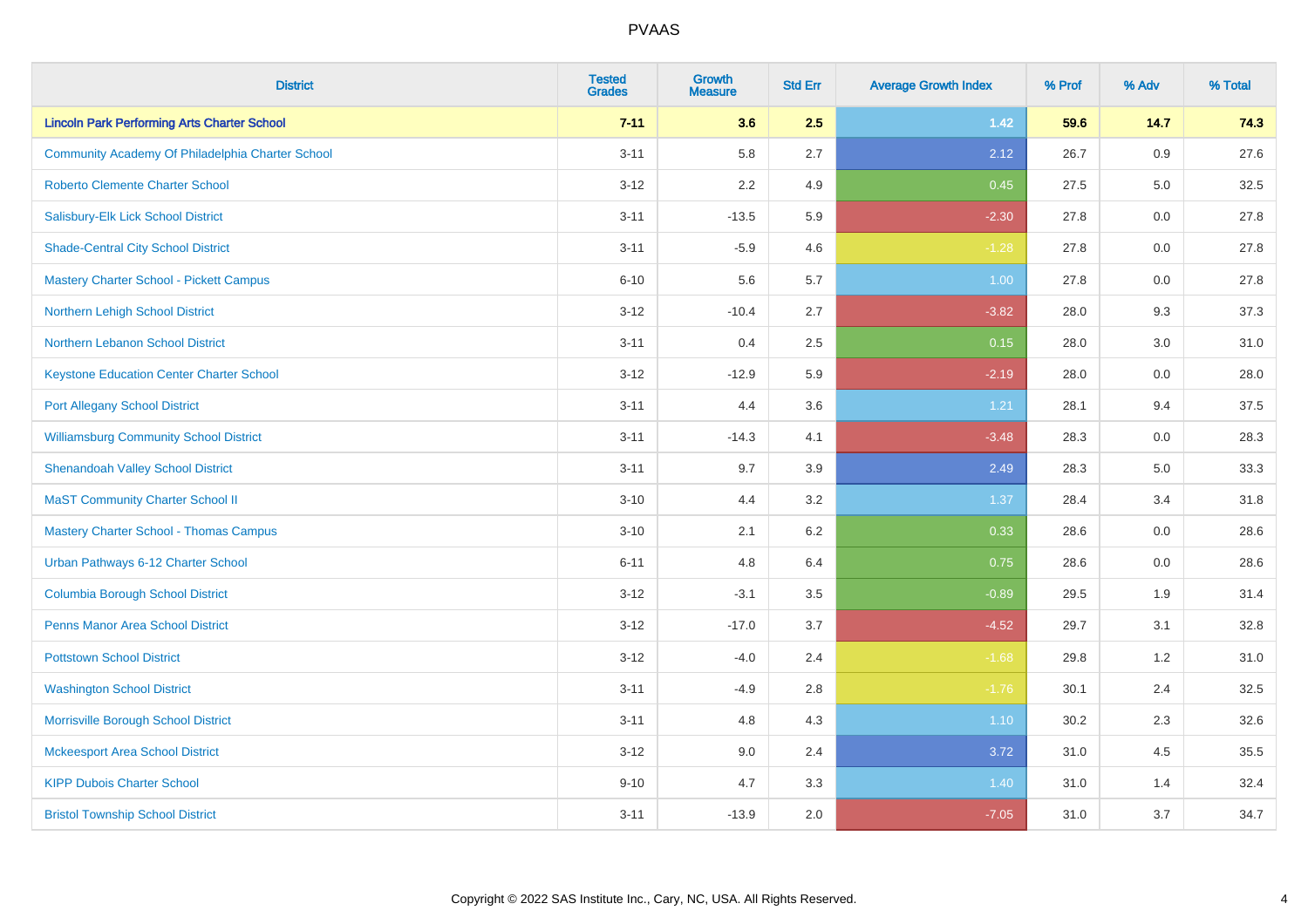| <b>District</b>                                    | <b>Tested</b><br><b>Grades</b> | <b>Growth</b><br><b>Measure</b> | <b>Std Err</b> | <b>Average Growth Index</b> | % Prof | % Adv | % Total |
|----------------------------------------------------|--------------------------------|---------------------------------|----------------|-----------------------------|--------|-------|---------|
| <b>Lincoln Park Performing Arts Charter School</b> | $7 - 11$                       | 3.6                             | 2.5            | $1.42$                      | 59.6   | 14.7  | 74.3    |
| <b>Woodland Hills School District</b>              | $3 - 12$                       | 3.2                             | 2.6            | 1.22                        | 31.4   | 3.6   | 35.0    |
| <b>Redbank Valley School District</b>              | $3 - 11$                       | $-9.5$                          | 3.4            | $-2.77$                     | 31.5   | 4.9   | 36.4    |
| <b>East Allegheny School District</b>              | $3 - 11$                       | $-6.3$                          | 3.3            | $-1.87$                     | 31.9   | 9.7   | 41.7    |
| <b>Mount Union Area School District</b>            | $3 - 10$                       | $-6.1$                          | 3.1            | $-1.97$                     | 32.2   | 3.4   | 35.6    |
| Esperanza Academy Charter School                   | $4 - 11$                       | 4.0                             | 2.5            | 1.61                        | 32.4   | 0.7   | 33.1    |
| <b>Achievement House Charter School</b>            | $7 - 11$                       | $-0.7$                          | 4.0            | $-0.17$                     | 32.5   | 2.6   | 35.1    |
| Southern Huntingdon County School District         | $3 - 11$                       | $-12.9$                         | 3.2            | $-3.98$                     | 32.5   | 2.5   | 35.0    |
| <b>New Castle Area School District</b>             | $3 - 12$                       | $-6.4$                          | 2.4            | $-2.66$                     | 32.5   | 4.3   | 36.8    |
| <b>Union School District</b>                       | $3 - 12$                       | 2.3                             | 4.2            | 0.54                        | 32.6   | 7.0   | 39.5    |
| <b>Penn Hills School District</b>                  | $3 - 11$                       | $-7.6$                          | 2.6            | $-2.94$                     | 33.1   | 0.7   | 33.8    |
| <b>Shikellamy School District</b>                  | $3 - 10$                       | $-22.3$                         | 2.5            | $-8.92$                     | 33.3   | 6.1   | 39.5    |
| Jim Thorpe Area School District                    | $3 - 11$                       | $-5.8$                          | 2.7            | $-2.19$                     | 33.3   | 7.4   | 40.7    |
| <b>Austin Area School District</b>                 | $3 - 11$                       | $-5.7$                          | 6.4            | $-0.90$                     | 33.3   | 5.6   | 38.9    |
| Hope For Hyndman Charter School                    | $3 - 11$                       | $-2.0$                          | 6.1            | $-0.32$                     | 33.3   | 0.0   | 33.3    |
| <b>Harmony Area School District</b>                | $3 - 10$                       | 4.5                             | 6.3            | 0.72                        | 33.3   | 13.3  | 46.7    |
| <b>Marion Center Area School District</b>          | $3 - 10$                       | $-12.0$                         | 3.1            | $-3.87$                     | 33.7   | 1.1   | 34.8    |
| <b>Cornell School District</b>                     | $3 - 11$                       | $-1.6$                          | 5.0            | $-0.32$                     | 33.8   | 1.5   | 35.4    |
| <b>Northeast Bradford School District</b>          | $3 - 10$                       | $-3.1$                          | 4.0            | $-0.78$                     | 33.9   | 3.4   | 37.3    |
| <b>Pittsburgh School District</b>                  | $3 - 11$                       | $-3.3$                          | 1.1            | $-3.04$                     | 33.9   | 8.2   | 42.1    |
| <b>Dunmore School District</b>                     | $3 - 11$                       | $-7.7$                          | 2.9            | $-2.62$                     | 34.0   | 7.2   | 41.2    |
| <b>Blacklick Valley School District</b>            | $3 - 11$                       | 8.0                             | 4.3            | 1.85                        | 34.1   | 0.0   | 34.1    |
| <b>Big Beaver Falls Area School District</b>       | $3 - 11$                       | $-3.9$                          | 3.3            | $-1.18$                     | 34.1   | 3.5   | 37.6    |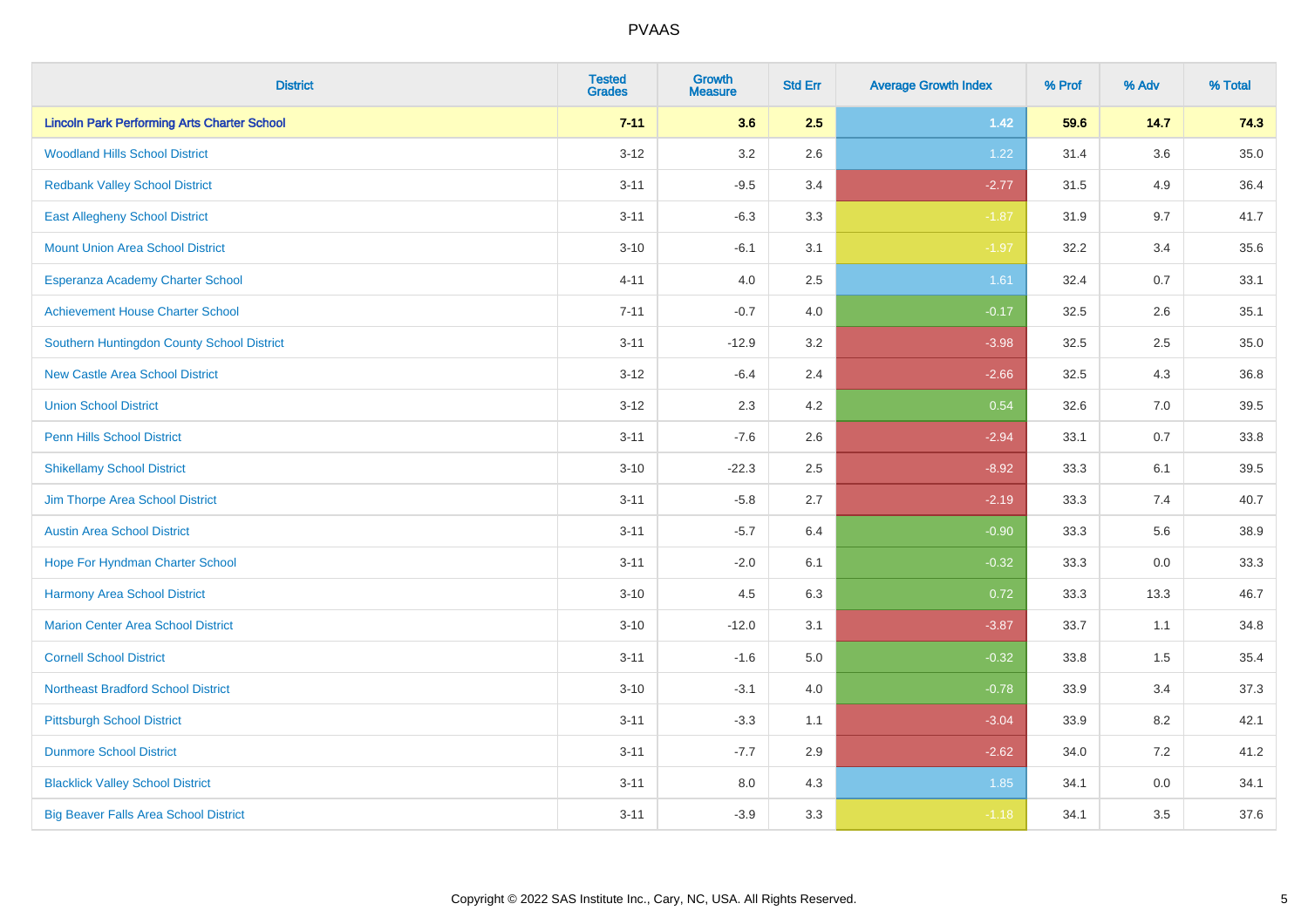| <b>District</b>                                    | <b>Tested</b><br><b>Grades</b> | <b>Growth</b><br><b>Measure</b> | <b>Std Err</b> | <b>Average Growth Index</b> | % Prof | % Adv | % Total |
|----------------------------------------------------|--------------------------------|---------------------------------|----------------|-----------------------------|--------|-------|---------|
| <b>Lincoln Park Performing Arts Charter School</b> | $7 - 11$                       | 3.6                             | 2.5            | 1.42                        | 59.6   | 14.7  | 74.3    |
| <b>Southern Fulton School District</b>             | $3 - 11$                       | $-23.7$                         | 4.4            | $-5.37$                     | 34.2   | 10.5  | 44.7    |
| <b>Muhlenberg School District</b>                  | $3 - 10$                       | 4.0                             | 1.9            | 2.10                        | 34.2   | 2.6   | 36.8    |
| <b>Brownsville Area School District</b>            | $3 - 12$                       | $-7.2$                          | 3.9            | $-1.83$                     | 34.4   | 6.1   | 40.5    |
| <b>Tidioute Community Charter School</b>           | $3 - 11$                       | 5.7                             | 5.1            | 1.11                        | 34.4   | 21.9  | 56.2    |
| <b>Carbon Career &amp; Technical Institute</b>     | $9 - 11$                       | $-5.7$                          | 3.6            | $-1.59$                     | 34.5   | 1.2   | 35.7    |
| <b>Northwest Area School District</b>              | $3 - 10$                       | $-10.0$                         | 3.8            | $-2.59$                     | 34.6   | 7.3   | 41.8    |
| <b>West Middlesex Area School District</b>         | $3 - 10$                       | $-8.4$                          | 3.8            | $-2.21$                     | 34.9   | 2.8   | 37.6    |
| <b>Annville-Cleona School District</b>             | $3 - 12$                       | $-12.1$                         | 2.7            | $-4.46$                     | 34.9   | 7.8   | 42.6    |
| <b>Carmichaels Area School District</b>            | $3 - 10$                       | $-9.3$                          | 3.3            | $-2.81$                     | 35.1   | 1.4   | 36.5    |
| <b>Bethlehem-Center School District</b>            | $3 - 10$                       | 8.1                             | 3.3            | 2.46                        | 35.1   | 1.4   | 36.5    |
| <b>Wilkes-Barre Area School District</b>           | $3 - 11$                       | 0.1                             | 3.2            | 0.02                        | 35.5   | 5.4   | 40.9    |
| <b>William Penn School District</b>                | $3 - 12$                       | 8.3                             | 2.1            | 3.99                        | 35.6   | 3.0   | 38.7    |
| <b>Bucks County Technical High School</b>          | $9 - 10$                       | $-12.0$                         | 2.5            | $-4.84$                     | 35.9   | 3.2   | 39.2    |
| Susquehanna Township School District               | $3 - 12$                       | $-5.8$                          | 2.7            | $-2.17$                     | 36.0   | 5.6   | 41.6    |
| <b>Forest Area School District</b>                 | $3 - 11$                       | $-4.4$                          | 5.4            | $-0.81$                     | 36.2   | 2.1   | 38.3    |
| <b>Westmont Hilltop School District</b>            | $3 - 11$                       | $-4.0$                          | 2.8            | $-1.40$                     | 36.3   | 13.3  | 49.6    |
| <b>Coatesville Area School District</b>            | $3 - 11$                       | $-4.4$                          | 1.7            | $-2.62$                     | 36.3   | 4.2   | 40.5    |
| <b>Antietam School District</b>                    | $3 - 10$                       | $-4.3$                          | 3.8            | $-1.13$                     | 36.4   | 5.4   | 41.8    |
| <b>Grove City Area School District</b>             | $3 - 12$                       | 5.1                             | 2.4            | 2.09                        | 36.4   | 16.5  | 52.8    |
| <b>West Greene School District</b>                 | $3 - 11$                       | $-4.5$                          | 4.3            | $-1.04$                     | 36.6   | 7.3   | 43.9    |
| <b>Tulpehocken Area School District</b>            | $3 - 12$                       | $-13.7$                         | 2.8            | $-4.81$                     | 36.7   | 2.8   | 39.4    |
| Huntingdon Area School District                    | $3 - 11$                       | $-2.0$                          | 2.7            | $-0.72$                     | 36.8   | 10.3  | 47.0    |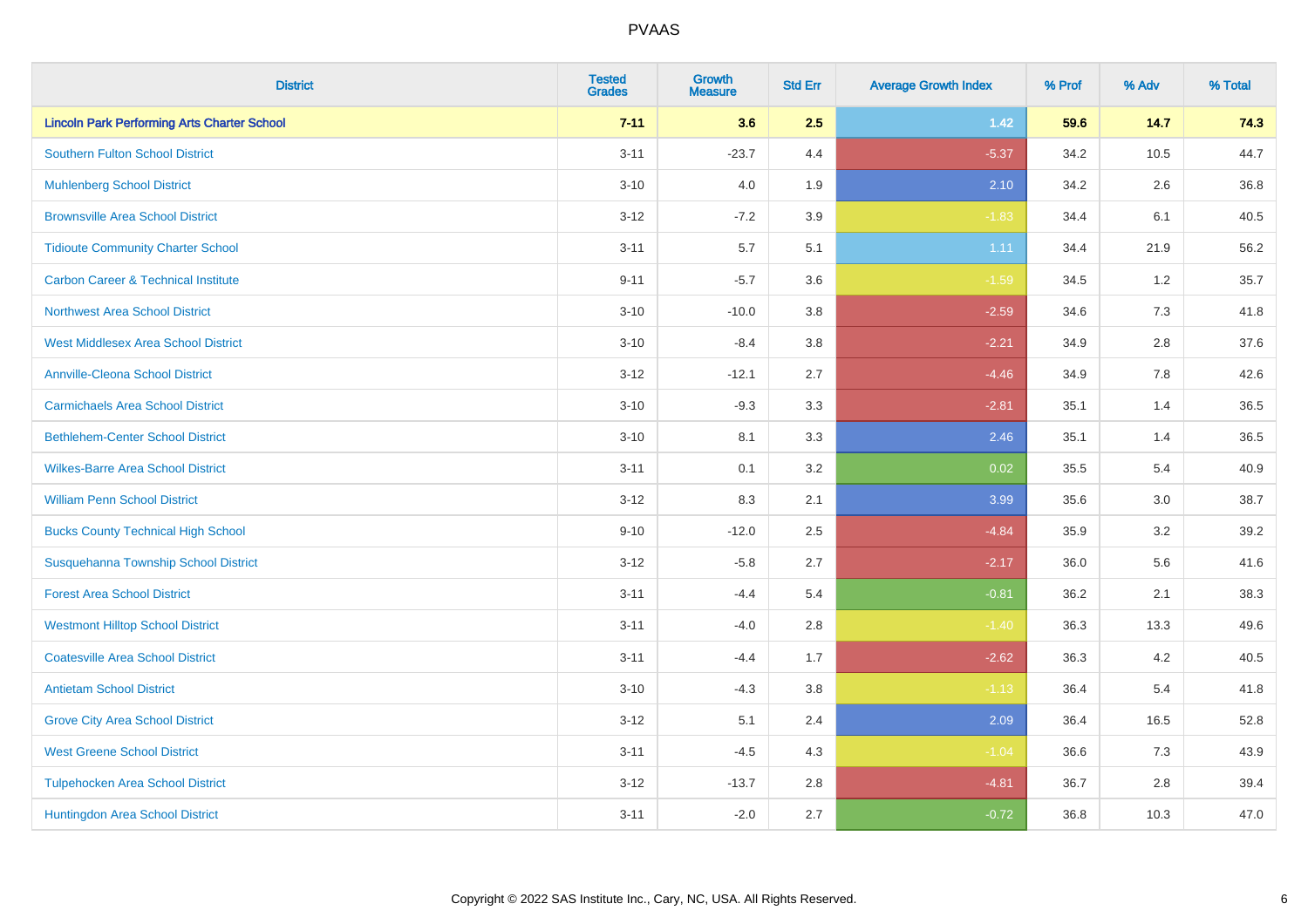| <b>District</b>                                    | <b>Tested</b><br><b>Grades</b> | Growth<br><b>Measure</b> | <b>Std Err</b> | <b>Average Growth Index</b> | % Prof | % Adv   | % Total |
|----------------------------------------------------|--------------------------------|--------------------------|----------------|-----------------------------|--------|---------|---------|
| <b>Lincoln Park Performing Arts Charter School</b> | $7 - 11$                       | 3.6                      | 2.5            | $1.42$                      | 59.6   | 14.7    | 74.3    |
| Catasauqua Area School District                    | $3 - 12$                       | $-12.1$                  | 3.0            | $-4.00$                     | 36.8   | $7.6\,$ | 44.3    |
| <b>Tri-Valley School District</b>                  | $3 - 10$                       | $-6.4$                   | 4.1            | $-1.57$                     | 37.0   | 4.4     | 41.3    |
| <b>Smethport Area School District</b>              | $3 - 12$                       | 0.6                      | 3.9            | 0.15                        | 37.0   | 1.8     | 38.9    |
| <b>Frazier School District</b>                     | $3 - 11$                       | $-17.2$                  | 3.7            | $-4.70$                     | 37.1   | 1.6     | 38.7    |
| <b>Warren County School District</b>               | $3 - 11$                       | $-0.1$                   | 1.8            | $-0.06$                     | 37.2   | 5.3     | 42.6    |
| <b>Blairsville-Saltsburg School District</b>       | $3 - 11$                       | $-8.0$                   | 3.0            | $-2.68$                     | 37.3   | 7.0     | 44.3    |
| <b>Upper Dauphin Area School District</b>          | $3 - 11$                       | $-6.3$                   | 3.2            | $-1.98$                     | 37.4   | 4.8     | 42.2    |
| <b>Northern Potter School District</b>             | $3 - 12$                       | $-13.1$                  | 4.6            | $-2.84$                     | 37.5   | 0.0     | 37.5    |
| <b>Greater Nanticoke Area School District</b>      | $3 - 12$                       | 11.2                     | 2.8            | 4.01                        | 38.0   | 12.4    | 50.4    |
| <b>Pittston Area School District</b>               | $3 - 11$                       | $-10.1$                  | 5.6            | $-1.80$                     | 38.1   | 9.5     | 47.6    |
| <b>Shamokin Area School District</b>               | $3 - 11$                       | $-7.7$                   | 4.8            | $-1.60$                     | 38.1   | 3.2     | 41.3    |
| <b>Collegium Charter School</b>                    | $3 - 10$                       | 5.9                      | 2.5            | 2.33                        | 38.1   | 7.9     | 46.0    |
| Philadelphia City School District                  | $3 - 12$                       | 7.5                      | 0.6            | 12.64                       | 38.4   | 7.0     | 45.4    |
| <b>Conneaut School District</b>                    | $3 - 12$                       | $-7.5$                   | 2.6            | $-2.91$                     | 38.4   | 7.4     | 45.8    |
| Lackawanna Trail School District                   | $3 - 10$                       | $-21.7$                  | 3.5            | $-6.20$                     | 38.5   | $1.5\,$ | 40.0    |
| <b>Juniata County School District</b>              | $3 - 12$                       | $-4.9$                   | 2.1            | $-2.26$                     | 38.5   | 2.9     | 41.4    |
| <b>Corry Area School District</b>                  | $3 - 11$                       | $-5.3$                   | 2.6            | $-2.03$                     | 38.5   | 6.0     | 44.5    |
| <b>Tussey Mountain School District</b>             | $3 - 12$                       | 1.5                      | 3.7            | 0.40                        | 38.6   | 1.8     | 40.4    |
| <b>Big Spring School District</b>                  | $3 - 11$                       | $-9.8$                   | 2.4            | $-4.00$                     | 38.6   | 8.9     | 47.5    |
| <b>Fannett-Metal School District</b>               | $3 - 11$                       | $-3.4$                   | 5.1            | $-0.67$                     | 38.7   | 8.1     | 46.8    |
| <b>Bensalem Township School District</b>           | $3 - 11$                       | 1.6                      | 1.6            | 0.98                        | 38.8   | 8.3     | 47.1    |
| <b>York Co School Of Technology</b>                | $9 - 12$                       | $-3.8$                   | 1.7            | $-2.22$                     | 39.1   | 5.6     | 44.7    |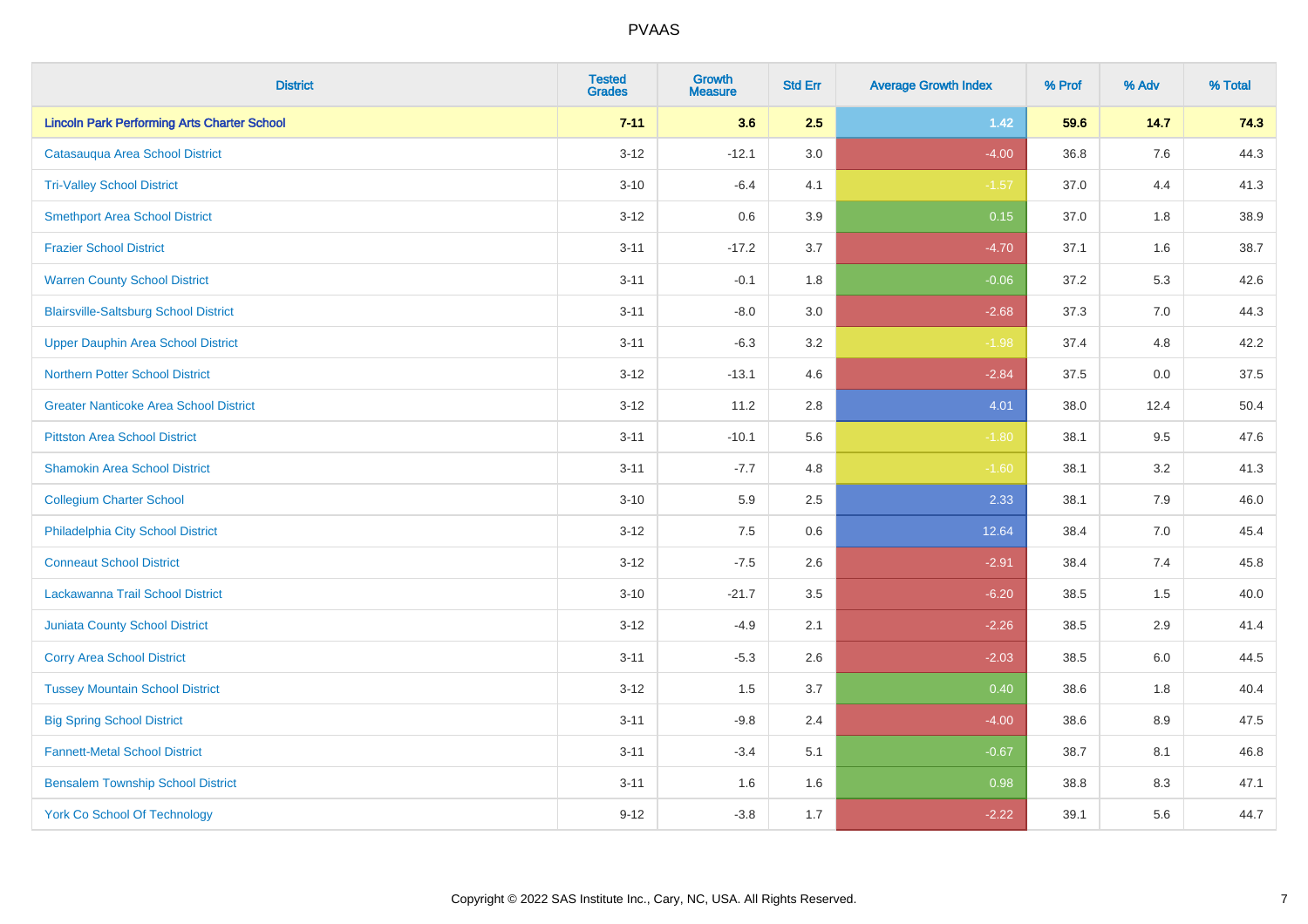| <b>District</b>                                    | <b>Tested</b><br><b>Grades</b> | Growth<br><b>Measure</b> | <b>Std Err</b> | <b>Average Growth Index</b> | % Prof | % Adv   | % Total |
|----------------------------------------------------|--------------------------------|--------------------------|----------------|-----------------------------|--------|---------|---------|
| <b>Lincoln Park Performing Arts Charter School</b> | $7 - 11$                       | 3.6                      | 2.5            | 1.42                        | 59.6   | 14.7    | 74.3    |
| <b>Minersville Area School District</b>            | $3 - 11$                       | $-14.4$                  | 3.7            | $-3.90$                     | 39.3   | 3.3     | 42.6    |
| <b>Towanda Area School District</b>                | $3 - 11$                       | 4.0                      | 2.8            | 1.44                        | 39.4   | $6.6\,$ | 46.0    |
| <b>Kane Area School District</b>                   | $3 - 10$                       | $-3.7$                   | 3.2            | $-1.17$                     | 39.5   | 9.9     | 49.4    |
| <b>West Mifflin Area School District</b>           | $3 - 12$                       | $-12.3$                  | 2.9            | $-4.22$                     | 39.7   | 10.3    | 50.0    |
| <b>Bristol Borough School District</b>             | $3 - 12$                       | $-4.3$                   | 3.4            | $-1.27$                     | 39.7   | 1.3     | 41.0    |
| <b>Pequea Valley School District</b>               | $3 - 11$                       | $-5.8$                   | 3.2            | $-1.80$                     | 39.8   | 9.1     | 48.9    |
| <b>Easton Area School District</b>                 | $3 - 12$                       | $-4.1$                   | 1.4            | $-2.91$                     | 39.9   | 4.0     | 43.9    |
| <b>Ferndale Area School District</b>               | $3 - 10$                       | $-5.8$                   | 4.3            | $-1.33$                     | 40.0   | 0.0     | 40.0    |
| Mastery Charter High School-Lenfest Campus         | $7 - 11$                       | 2.5                      | 5.7            | 0.43                        | 40.0   | 0.0     | 40.0    |
| <b>South Allegheny School District</b>             | $3 - 11$                       | $-8.8$                   | 3.2            | $-2.70$                     | 40.5   | 0.0     | 40.5    |
| <b>Portage Area School District</b>                | $3 - 10$                       | $-8.1$                   | 3.6            | $-2.26$                     | 40.6   | 9.4     | 50.0    |
| <b>Crawford Central School District</b>            | $3 - 11$                       | $-4.7$                   | 2.2            | $-2.15$                     | 40.6   | 10.5    | 51.1    |
| <b>Canton Area School District</b>                 | $3 - 11$                       | $-5.5$                   | 3.2            | $-1.75$                     | 40.7   | 2.3     | 43.0    |
| New Kensington-Arnold School District              | $3 - 11$                       | $-0.4$                   | 3.8            | $-0.10$                     | 40.7   | 3.7     | 44.4    |
| <b>Wallenpaupack Area School District</b>          | $3 - 11$                       | $-7.1$                   | 2.3            | $-3.09$                     | 40.8   | 2.4     | 43.1    |
| <b>Warrior Run School District</b>                 | $3 - 11$                       | 4.6                      | 3.0            | 1.51                        | 40.9   | 8.1     | 49.0    |
| <b>Carlynton School District</b>                   | $3 - 11$                       | 7.3                      | 3.3            | 2.22                        | 41.0   | 10.5    | 51.6    |
| <b>Forest Hills School District</b>                | $3 - 11$                       | $-7.3$                   | 2.7            | $-2.74$                     | 41.1   | 13.7    | 54.8    |
| <b>Western Wayne School District</b>               | $3 - 11$                       | 5.6                      | 2.9            | 1.93                        | 41.3   | 17.4    | 58.7    |
| <b>Oxford Area School District</b>                 | $3 - 11$                       | $-4.3$                   | 1.9            | $-2.26$                     | 41.3   | 8.0     | 49.3    |
| <b>Galeton Area School District</b>                | $3 - 11$                       | 2.2                      | 5.3            | 0.42                        | 41.3   | 4.4     | 45.6    |
| <b>Forbes Road School District</b>                 | $3 - 11$                       | 2.8                      | 5.1            | 0.56                        | 41.4   | 10.3    | 51.7    |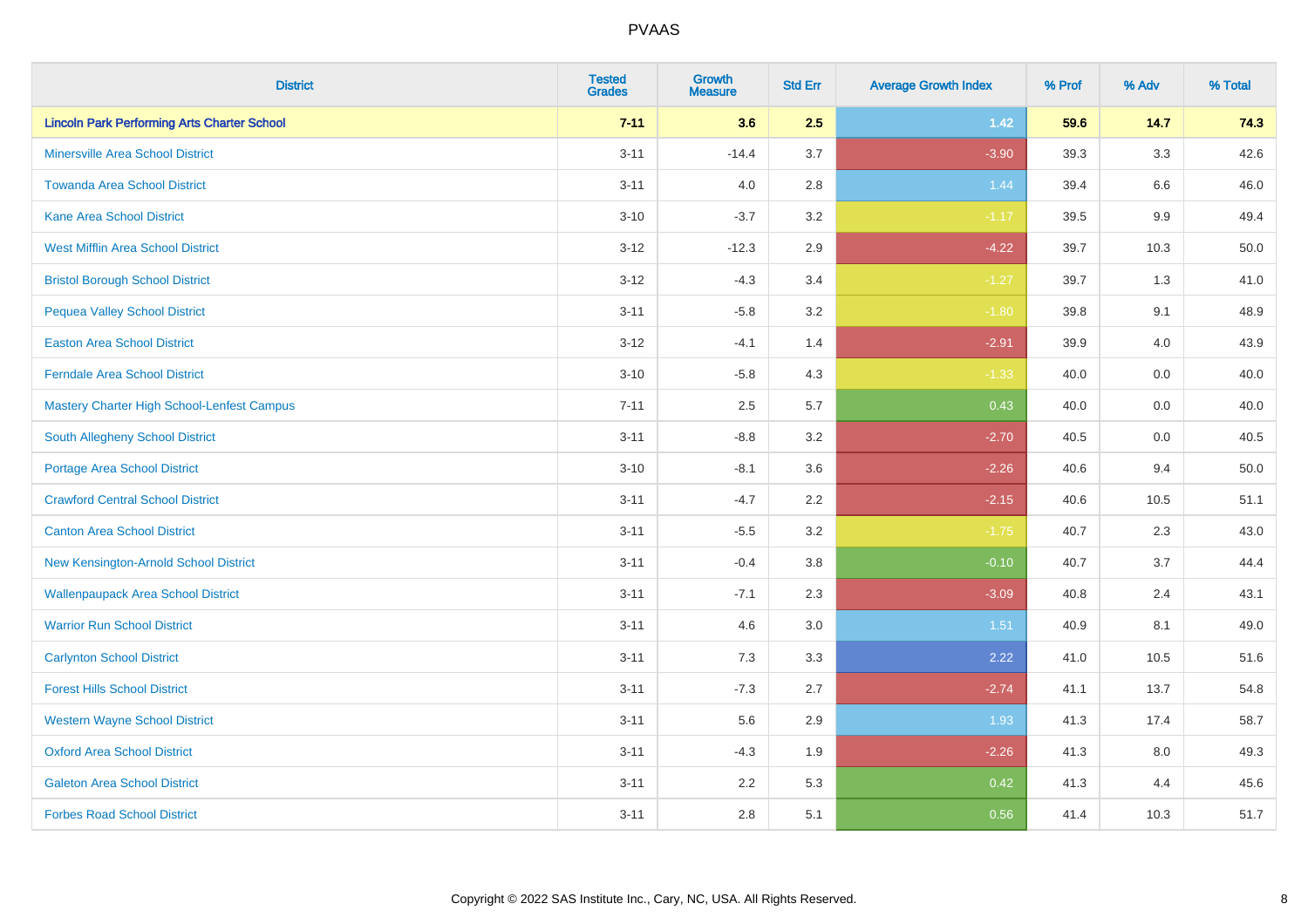| <b>District</b>                                         | <b>Tested</b><br><b>Grades</b> | <b>Growth</b><br><b>Measure</b> | <b>Std Err</b> | <b>Average Growth Index</b> | % Prof | % Adv   | % Total  |
|---------------------------------------------------------|--------------------------------|---------------------------------|----------------|-----------------------------|--------|---------|----------|
| <b>Lincoln Park Performing Arts Charter School</b>      | $7 - 11$                       | 3.6                             | 2.5            | 1.42                        | 59.6   | 14.7    | 74.3     |
| <b>Ringgold School District</b>                         | $3 - 11$                       | $-14.7$                         | 2.4            | $-6.04$                     | 41.5   | 7.9     | 49.4     |
| <b>Solanco School District</b>                          | $3 - 11$                       | $-11.0$                         | 2.0            | $-5.55$                     | 41.6   | 4.5     | 46.1     |
| <b>North Schuylkill School District</b>                 | $3 - 11$                       | $-1.0$                          | 2.4            | $-0.42$                     | 41.8   | 5.1     | 46.8     |
| Penns Valley Area School District                       | $3 - 12$                       | 14.0                            | 2.9            | 4.80                        | 41.9   | 23.1    | 65.0     |
| <b>Muncy School District</b>                            | $3 - 11$                       | $-8.1$                          | 3.7            | $-2.21$                     | 42.0   | $3.8\,$ | 45.8     |
| <b>Berwick Area School District</b>                     | $3 - 11$                       | $-9.3$                          | 2.6            | $-3.59$                     | 42.1   | 5.5     | 47.6     |
| Pennsylvania Distance Learning Charter School           | $3 - 12$                       | 9.3                             | 4.2            | 2.22                        | 42.2   | 3.1     | 45.3     |
| <b>Pine Grove Area School District</b>                  | $3 - 11$                       | $-7.7$                          | 2.9            | $-2.66$                     | 42.3   | 7.7     | $50.0\,$ |
| <b>Reach Cyber Charter School</b>                       | $3 - 11$                       | 8.1                             | 4.7            | 1.72                        | 42.4   | 4.6     | 47.0     |
| Mifflinburg Area School District                        | $3 - 11$                       | $-15.8$                         | 2.5            | $-6.30$                     | 42.4   | 4.0     | 46.4     |
| <b>Curwensville Area School District</b>                | $3 - 11$                       | $-27.9$                         | 4.1            | $-6.72$                     | 42.5   | 4.1     | 46.6     |
| <b>Governor Mifflin School District</b>                 | $3 - 11$                       | 4.1                             | 1.8            | 2.33                        | 42.5   | 7.2     | 49.7     |
| <b>Butler Area School District</b>                      | $3 - 11$                       | $-6.5$                          | 1.5            | $-4.26$                     | 42.5   | 9.4     | 51.9     |
| <b>California Area School District</b>                  | $3 - 10$                       | $-7.3$                          | 3.6            | $-2.02$                     | 42.6   | $9.8\,$ | 52.5     |
| <b>Northwestern School District</b>                     | $3 - 11$                       | $-24.9$                         | 3.5            | $-7.13$                     | 42.6   | 2.9     | 45.6     |
| <b>Wattsburg Area School District</b>                   | $3 - 11$                       | 6.5                             | 2.7            | 2.43                        | 42.7   | 7.6     | 50.3     |
| <b>Chambersburg Area School District</b>                | $3 - 11$                       | $-9.5$                          | 1.3            | $-7.20$                     | 42.7   | 8.6     | 51.4     |
| <b>Agora Cyber Charter School</b>                       | $3 - 11$                       | 5.8                             | 2.6            | 2.28                        | 42.8   | 6.6     | 49.4     |
| <b>Union City Area School District</b>                  | $3 - 12$                       | $-10.2$                         | 3.6            | $-2.87$                     | 42.9   | 3.2     | 46.0     |
| <b>Claysburg-Kimmel School District</b>                 | $3 - 11$                       | $-5.7$                          | 4.0            | $-1.42$                     | 42.9   | 8.2     | 51.0     |
| Center For Student Learning Charter School At Pennsbury | $6 - 12$                       | $-2.9$                          | 6.1            | $-0.47$                     | 42.9   | $0.0\,$ | 42.9     |
| <b>Hanover Area School District</b>                     | $3 - 11$                       | 2.2                             | 4.6            | 0.48                        | 42.9   | 5.7     | 48.6     |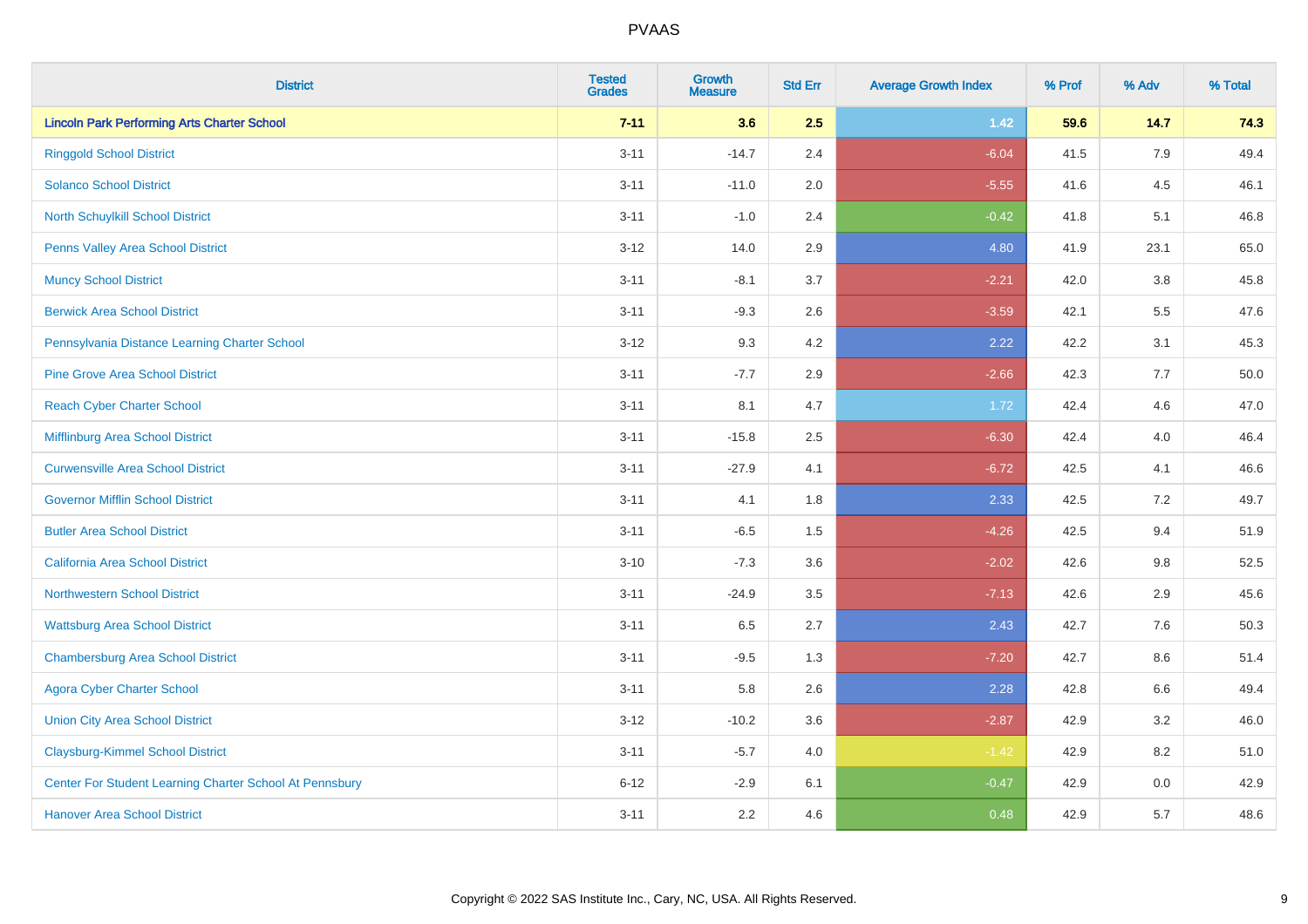| <b>District</b>                                    | <b>Tested</b><br><b>Grades</b> | Growth<br><b>Measure</b> | <b>Std Err</b> | <b>Average Growth Index</b> | % Prof | % Adv   | % Total |
|----------------------------------------------------|--------------------------------|--------------------------|----------------|-----------------------------|--------|---------|---------|
| <b>Lincoln Park Performing Arts Charter School</b> | $7 - 11$                       | 3.6                      | 2.5            | $1.42$                      | 59.6   | 14.7    | 74.3    |
| <b>Monessen City School District</b>               | $3 - 10$                       | 8.3                      | 4.5            | 1.85                        | 42.9   | 2.9     | 45.7    |
| <b>Clearfield Area School District</b>             | $3 - 10$                       | $-9.4$                   | 2.6            | $-3.56$                     | 43.0   | 3.1     | 46.1    |
| <b>Riverside School District</b>                   | $3 - 11$                       | $-3.2$                   | 3.0            | $-1.09$                     | 43.0   | 9.0     | 52.0    |
| Meyersdale Area School District                    | $3 - 11$                       | 4.2                      | 4.0            | 1.07                        | 43.1   | 6.9     | 50.0    |
| <b>Purchase Line School District</b>               | $3 - 12$                       | 1.7                      | 3.5            | 0.47                        | 43.1   | 5.4     | 48.5    |
| <b>Oley Valley School District</b>                 | $3 - 11$                       | $-0.4$                   | 2.8            | $-0.15$                     | 43.1   | 12.9    | 56.0    |
| <b>Troy Area School District</b>                   | $3 - 10$                       | $-4.3$                   | 3.4            | $-1.26$                     | 43.2   | 5.7     | 48.9    |
| <b>Benton Area School District</b>                 | $3 - 10$                       | $-9.7$                   | 4.5            | $-2.18$                     | 43.2   | 5.4     | 48.6    |
| <b>Titusville Area School District</b>             | $3 - 11$                       | $-13.2$                  | 2.6            | $-4.99$                     | 43.2   | 4.8     | 48.0    |
| Hamburg Area School District                       | $3 - 11$                       | 8.9                      | 2.5            | 3.63                        | 43.5   | 8.2     | 51.7    |
| <b>Freedom Area School District</b>                | $3 - 11$                       | $-7.1$                   | 3.0            | $-2.37$                     | 43.8   | 4.2     | 47.9    |
| Jefferson-Morgan School District                   | $3 - 10$                       | $-9.9$                   | 4.2            | $-2.35$                     | 43.8   | $4.2\,$ | 47.9    |
| <b>MaST Community Charter School</b>               | $3 - 10$                       | $-4.1$                   | 2.7            | $-1.52$                     | 44.0   | 9.5     | 53.4    |
| <b>Pottsgrove School District</b>                  | $3 - 11$                       | 2.8                      | 2.0            | 1.35                        | 44.0   | 10.0    | 53.9    |
| <b>Williamsport Area School District</b>           | $3 - 11$                       | 1.9                      | 1.8            | 1.04                        | 44.1   | 12.8    | 56.9    |
| <b>Forest City Regional School District</b>        | $3 - 12$                       | $-6.0$                   | 3.0            | $-1.96$                     | 44.1   | 0.0     | 44.1    |
| <b>Bentworth School District</b>                   | $3 - 11$                       | 5.7                      | 3.2            | 1.75                        | 44.2   | 19.5    | 63.6    |
| <b>Bangor Area School District</b>                 | $3 - 12$                       | $-0.9$                   | 2.0            | $-0.43$                     | 44.3   | 4.7     | 49.0    |
| <b>Mastery Charter School - Hardy Williams</b>     | $3 - 11$                       | 11.4                     | 3.4            | 3.33                        | 44.3   | 5.7     | 50.0    |
| <b>Juniata Valley School District</b>              | $3 - 11$                       | $-3.9$                   | 3.5            | $-1.10$                     | 44.4   | 3.5     | 47.8    |
| Oil City Area School District                      | $3 - 11$                       | $-2.9$                   | 2.6            | $-1.08$                     | 44.4   | 5.8     | 50.2    |
| <b>Somerset Area School District</b>               | $3 - 11$                       | $-4.4$                   | 2.3            | $-1.93$                     | 44.4   | 14.9    | 59.3    |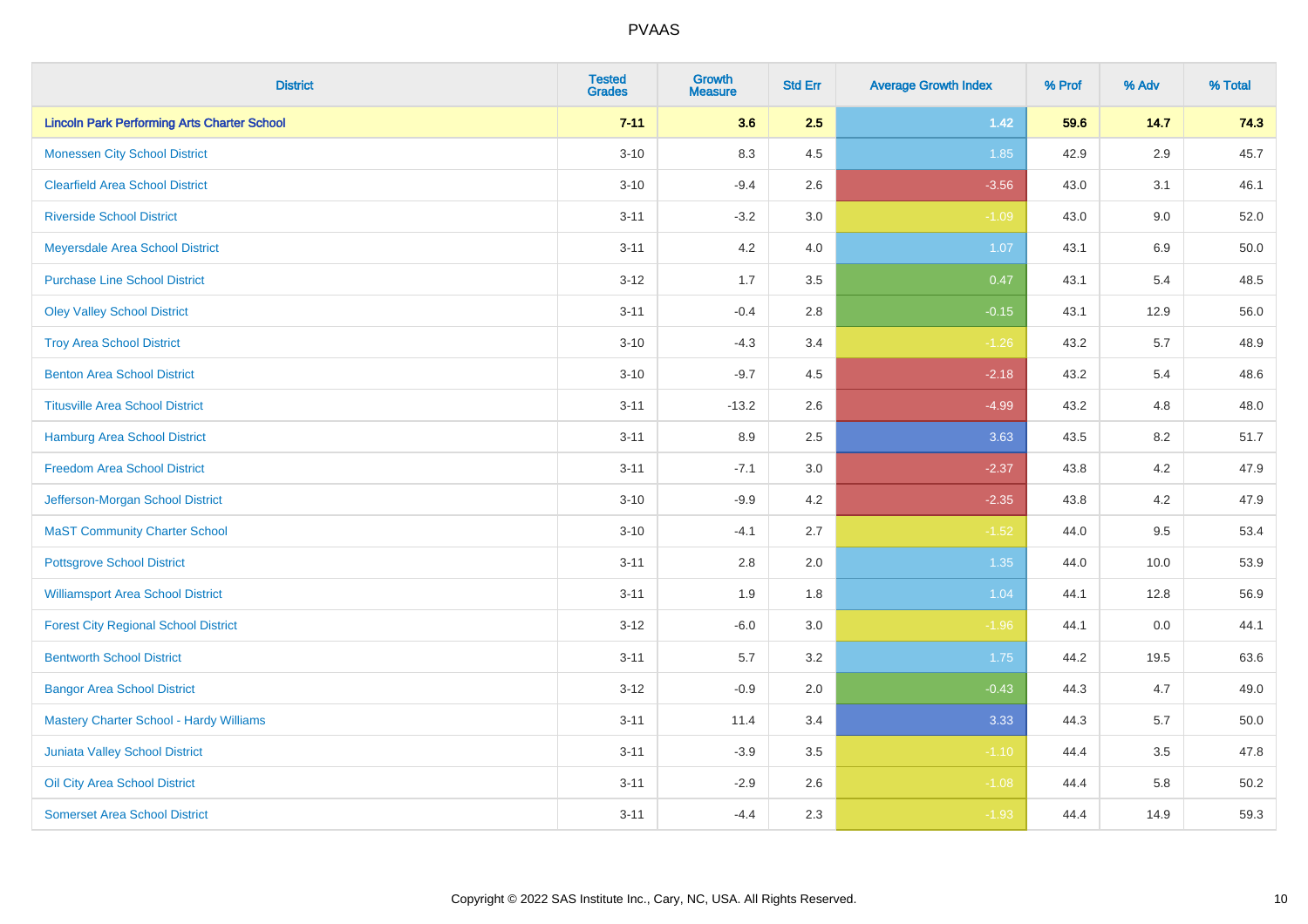| <b>District</b>                                    | <b>Tested</b><br><b>Grades</b> | <b>Growth</b><br><b>Measure</b> | <b>Std Err</b> | <b>Average Growth Index</b> | % Prof | % Adv | % Total |
|----------------------------------------------------|--------------------------------|---------------------------------|----------------|-----------------------------|--------|-------|---------|
| <b>Lincoln Park Performing Arts Charter School</b> | $7 - 11$                       | 3.6                             | 2.5            | $1.42$                      | 59.6   | 14.7  | 74.3    |
| <b>Highlands School District</b>                   | $3 - 11$                       | $-7.4$                          | 2.7            | $-2.76$                     | 44.4   | 3.7   | 48.2    |
| <b>Tamaqua Area School District</b>                | $3-12$                         | $-8.2$                          | 2.5            | $-3.24$                     | 44.5   | 1.9   | 46.4    |
| <b>Montoursville Area School District</b>          | $3 - 12$                       | 10.8                            | 2.5            | 4.24                        | 44.6   | 20.1  | 64.8    |
| <b>Blue Ridge School District</b>                  | $3 - 11$                       | $-0.5$                          | 3.6            | $-0.12$                     | 44.6   | 3.1   | 47.7    |
| <b>Chichester School District</b>                  | $3 - 11$                       | $-2.7$                          | 2.3            | $-1.17$                     | 44.6   | 6.6   | 51.2    |
| <b>Bethlehem Area School District</b>              | $3 - 11$                       | 9.3                             | 1.1            | 8.15                        | 44.7   | 12.0  | 56.7    |
| <b>Keystone Central School District</b>            | $3 - 11$                       | $-5.1$                          | 2.0            | $-2.46$                     | 44.7   | 4.6   | 49.4    |
| <b>Pottsville Area School District</b>             | $3-12$                         | 4.4                             | 2.3            | 1.94                        | 44.8   | 5.4   | 50.2    |
| <b>Laurel Highlands School District</b>            | $3 - 11$                       | 4.3                             | 2.4            | 1.81                        | 44.9   | 9.6   | 54.5    |
| <b>Tunkhannock Area School District</b>            | $3 - 11$                       | 2.3                             | 2.2            | 1.01                        | 44.9   | 9.6   | 54.6    |
| <b>Upper Darby School District</b>                 | $3 - 12$                       | 6.9                             | 1.5            | 4.62                        | 45.0   | 6.7   | 51.7    |
| <b>Hazleton Area School District</b>               | $3 - 11$                       | 9.6                             | 1.4            | 6.77                        | 45.0   | 7.8   | 52.9    |
| <b>Homer-Center School District</b>                | $3 - 11$                       | 9.7                             | 3.6            | 2.70                        | 45.1   | 17.2  | 62.3    |
| <b>Tuscarora School District</b>                   | $3 - 11$                       | $-0.6$                          | 2.3            | $-0.27$                     | 45.1   | 8.1   | 53.2    |
| <b>Mid Valley School District</b>                  | $3 - 10$                       | $-1.7$                          | 3.0            | $-0.55$                     | 45.1   | 7.8   | 52.9    |
| <b>Mount Carmel Area School District</b>           | $3 - 11$                       | $-0.6$                          | 3.1            | $-0.18$                     | 45.3   | 2.1   | 47.4    |
| Gettysburg Area School District                    | $3 - 11$                       | $-4.0$                          | 2.1            | $-1.89$                     | 45.3   | 14.0  | 59.3    |
| <b>Milton Area School District</b>                 | $3 - 11$                       | $-8.7$                          | 2.5            | $-3.52$                     | 45.4   | 6.9   | 52.3    |
| <b>Clarion Area School District</b>                | $3 - 11$                       | 10.3                            | 4.1            | 2.51                        | 45.4   | 14.6  | 60.0    |
| <b>Connellsville Area School District</b>          | $3 - 11$                       | 6.1                             | 2.0            | 3.05                        | 45.4   | 7.8   | 53.2    |
| South Williamsport Area School District            | $3 - 10$                       | $-5.7$                          | 2.5            | $-2.30$                     | 45.5   | 4.5   | 50.0    |
| <b>Scranton School District</b>                    | $3 - 12$                       | $-2.9$                          | 2.4            | $-1.22$                     | 45.6   | 3.6   | 49.1    |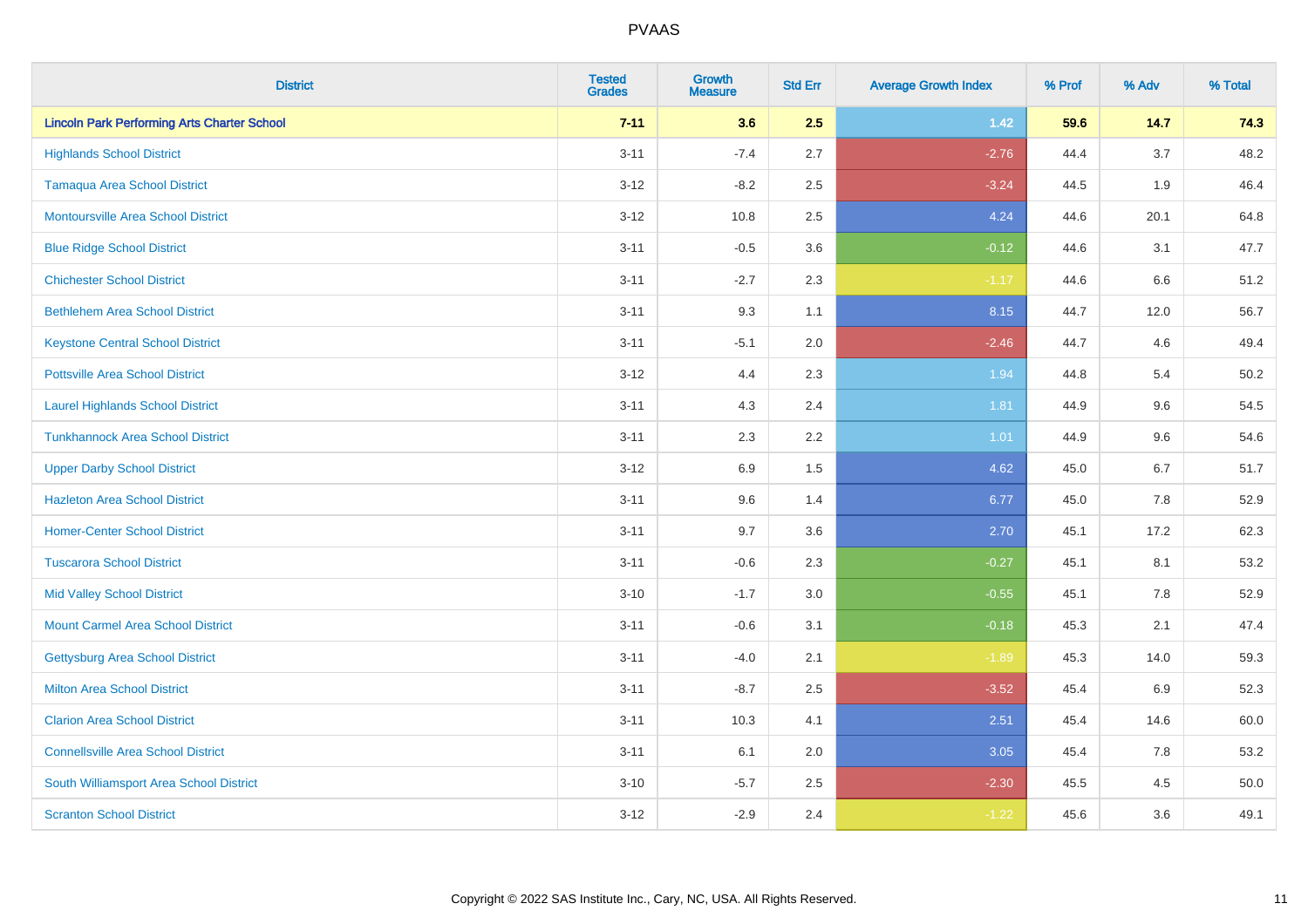| <b>District</b>                                    | <b>Tested</b><br><b>Grades</b> | Growth<br><b>Measure</b> | <b>Std Err</b> | <b>Average Growth Index</b> | % Prof | % Adv   | % Total |
|----------------------------------------------------|--------------------------------|--------------------------|----------------|-----------------------------|--------|---------|---------|
| <b>Lincoln Park Performing Arts Charter School</b> | $7 - 11$                       | 3.6                      | 2.5            | $1.42$                      | 59.6   | 14.7    | 74.3    |
| Renaissance Academy Charter School                 | $3 - 11$                       | 8.3                      | 3.3            | 2.54                        | 45.6   | 22.8    | 68.4    |
| Hatboro-Horsham School District                    | $3 - 11$                       | $-12.8$                  | 1.7            | $-7.47$                     | 45.6   | 7.2     | 52.8    |
| <b>Ridley School District</b>                      | $3 - 12$                       | 10.0                     | 1.6            | 6.10                        | 45.6   | 8.2     | 53.8    |
| Pocono Mountain School District                    | $3 - 12$                       | 6.8                      | 1.5            | 4.62                        | 45.8   | 5.0     | 50.7    |
| <b>East Stroudsburg Area School District</b>       | $3 - 11$                       | 0.1                      | 1.6            | 0.05                        | 45.8   | $7.8\,$ | 53.6    |
| <b>City CHS</b>                                    | $10 - 11$                      | 13.6                     | 2.7            | 5.12                        | 45.8   | 3.0     | 48.8    |
| <b>Bradford Area School District</b>               | $3 - 12$                       | $-9.3$                   | 2.4            | $-3.87$                     | 45.8   | 8.3     | 54.2    |
| <b>Cheltenham School District</b>                  | $3 - 11$                       | $-1.4$                   | 2.1            | $-0.67$                     | 46.1   | 10.0    | 56.1    |
| <b>Elk Lake School District</b>                    | $3 - 11$                       | $-4.0$                   | 3.3            | $-1.23$                     | 46.2   | 3.3     | 49.4    |
| <b>Salisbury Township School District</b>          | $3 - 11$                       | 6.3                      | 3.6            | 1.77                        | 46.2   | 6.6     | 52.8    |
| <b>Eastern Lancaster County School District</b>    | $3 - 12$                       | 4.5                      | 2.2            | 2.09                        | 46.3   | 11.4    | 57.6    |
| Pennsylvania Cyber Charter School                  | $3 - 11$                       | 11.6                     | 1.5            | 7.54                        | 46.3   | 5.0     | 51.3    |
| Lehigh Valley Academy Regional Charter School      | $3 - 11$                       | 0.7                      | 2.3            | 0.32                        | 46.3   | 5.0     | 51.4    |
| <b>Middletown Area School District</b>             | $3 - 11$                       | $-5.3$                   | 2.6            | $-2.05$                     | 46.4   | 5.3     | 51.7    |
| <b>Warwick School District</b>                     | $3 - 11$                       | 5.2                      | 1.9            | 2.76                        | 46.4   | 17.0    | 63.3    |
| <b>Blue Mountain School District</b>               | $3 - 10$                       | $-5.8$                   | 2.3            | $-2.56$                     | 46.6   | 8.5     | 55.1    |
| <b>Chestnut Ridge School District</b>              | $3 - 12$                       | $-3.4$                   | 2.9            | $-1.17$                     | 46.6   | 5.8     | 52.4    |
| Penn-Delco School District                         | $3 - 11$                       | $-6.8$                   | 1.9            | $-3.51$                     | 46.6   | 3.2     | 49.8    |
| <b>Interboro School District</b>                   | $3 - 12$                       | $-7.3$                   | 2.1            | $-3.43$                     | 46.6   | 4.8     | 51.4    |
| Jeannette City School District                     | $3 - 11$                       | $-4.3$                   | 3.8            | $-1.13$                     | 46.7   | 7.5     | 54.2    |
| <b>Montrose Area School District</b>               | $3 - 10$                       | $-5.5$                   | 3.0            | $-1.82$                     | 46.7   | 5.4     | 52.2    |
| <b>Pennridge School District</b>                   | $3 - 10$                       | $-16.8$                  | 1.4            | $-11.59$                    | 46.8   | 8.0     | 54.9    |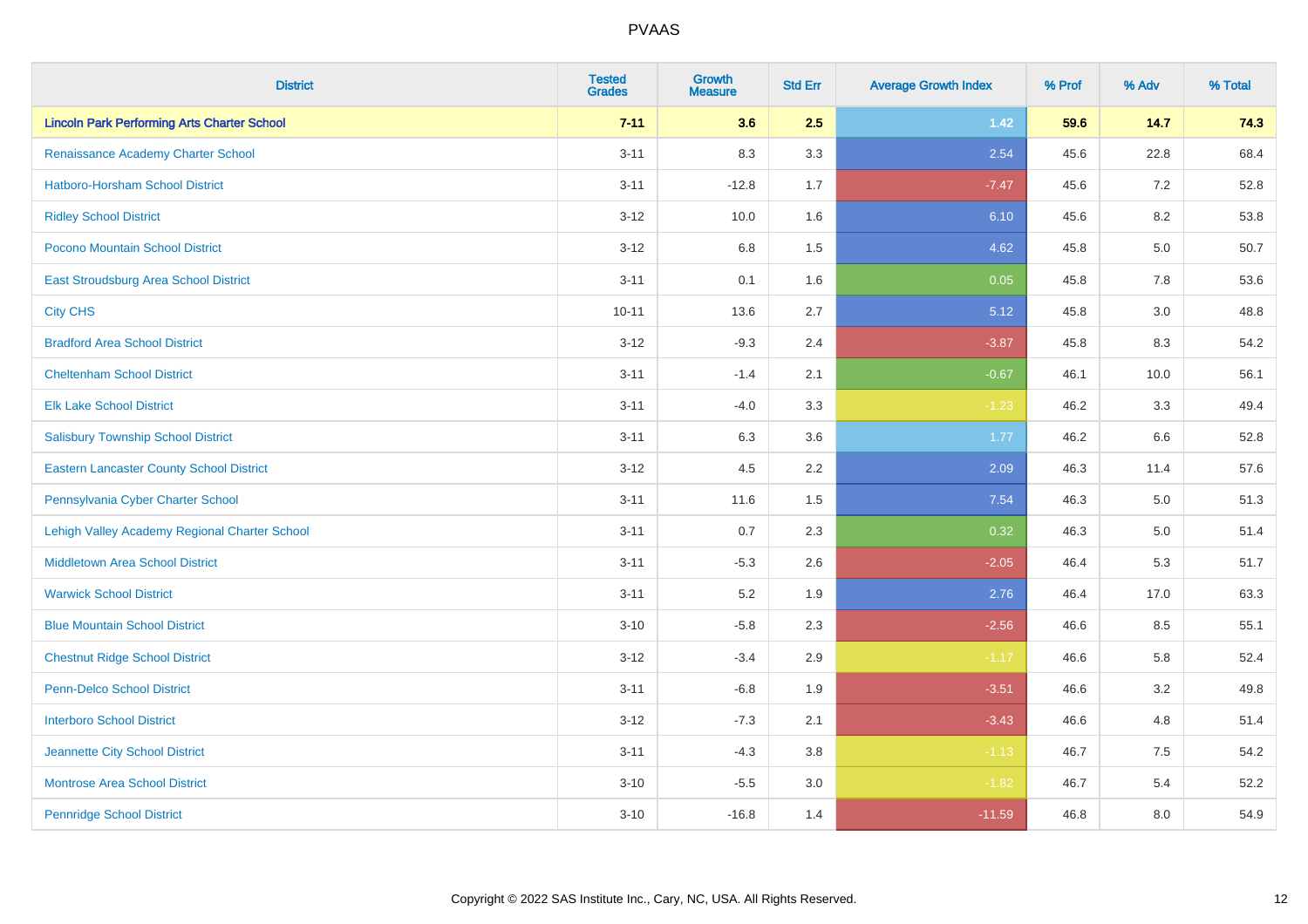| <b>District</b>                                    | <b>Tested</b><br><b>Grades</b> | Growth<br><b>Measure</b> | <b>Std Err</b> | <b>Average Growth Index</b> | % Prof | % Adv   | % Total |
|----------------------------------------------------|--------------------------------|--------------------------|----------------|-----------------------------|--------|---------|---------|
| <b>Lincoln Park Performing Arts Charter School</b> | $7 - 11$                       | 3.6                      | 2.5            | $1.42$                      | 59.6   | 14.7    | 74.3    |
| <b>Athens Area School District</b>                 | $3 - 11$                       | 1.6                      | 2.5            | 0.64                        | 46.9   | $7.6\,$ | 54.5    |
| <b>Jersey Shore Area School District</b>           | $3 - 11$                       | 0.5                      | 2.6            | 0.21                        | 47.1   | 9.2     | 56.2    |
| <b>Mifflin County School District</b>              | $3 - 11$                       | 9.1                      | 1.7            | 5.49                        | 47.1   | 6.7     | 53.8    |
| <b>West Branch Area School District</b>            | $3 - 11$                       | 0.2                      | 3.8            | 0.05                        | 47.2   | 1.9     | 49.1    |
| <b>Penncrest School District</b>                   | $3 - 11$                       | 5.7                      | 2.2            | 2.57                        | 47.2   | 7.1     | 54.3    |
| <b>Commonwealth Charter Academy Charter School</b> | $3 - 10$                       | 9.1                      | 1.9            | 4.90                        | 47.2   | 9.1     | 56.3    |
| <b>New Foundations Charter School</b>              | $3 - 11$                       | 5.4                      | 2.2            | 2.41                        | 47.2   | 2.5     | 49.8    |
| <b>Cornwall-Lebanon School District</b>            | $3 - 11$                       | 8.3                      | 1.6            | 5.08                        | 47.2   | 8.4     | 55.6    |
| <b>Northern Cambria School District</b>            | $3 - 11$                       | 10.0                     | 3.3            | 3.04                        | 47.4   | 5.1     | 52.6    |
| <b>Cranberry Area School District</b>              | $3 - 12$                       | 9.2                      | 3.0            | 3.04                        | 47.5   | 10.2    | 57.6    |
| <b>Greensburg Salem School District</b>            | $3 - 11$                       | $-4.4$                   | 2.4            | $-1.88$                     | 47.6   | 4.9     | 52.4    |
| Indiana Area School District                       | $3 - 11$                       | $-5.3$                   | 2.3            | $-2.28$                     | 47.6   | 18.4    | 66.1    |
| <b>Bellefonte Area School District</b>             | $3 - 11$                       | $-0.4$                   | 2.2            | $-0.17$                     | 47.6   | 10.6    | 58.2    |
| Altoona Area School District                       | $3 - 12$                       | 3.3                      | 1.6            | 1.99                        | 47.7   | 8.2     | 55.9    |
| <b>Susquenita School District</b>                  | $3 - 11$                       | $-0.1$                   | 2.8            | $-0.01$                     | 47.7   | 10.1    | 57.8    |
| <b>North Star School District</b>                  | $3 - 11$                       | $-8.7$                   | 3.5            | $-2.51$                     | 47.8   | 6.0     | 53.7    |
| <b>Spring Cove School District</b>                 | $3 - 11$                       | 3.4                      | 2.5            | 1.33                        | 47.8   | 12.7    | 60.4    |
| <b>Leechburg Area School District</b>              | $3 - 11$                       | 4.4                      | 4.0            | 1.09                        | 47.8   | 19.6    | 67.4    |
| Southern Tioga School District                     | $3 - 11$                       | $-11.5$                  | 2.7            | $-4.25$                     | 47.8   | 6.4     | 54.3    |
| <b>Panther Valley School District</b>              | $3 - 12$                       | $-0.6$                   | 3.3            | $-0.19$                     | 47.9   | 4.3     | 52.1    |
| <b>Stroudsburg Area School District</b>            | $3 - 11$                       | 5.5                      | 1.9            | 2.88                        | 48.1   | 4.2     | 52.3    |
| <b>Conemaugh Valley School District</b>            | $3 - 12$                       | $-3.2$                   | 4.1            | $-0.78$                     | 48.2   | 5.6     | 53.7    |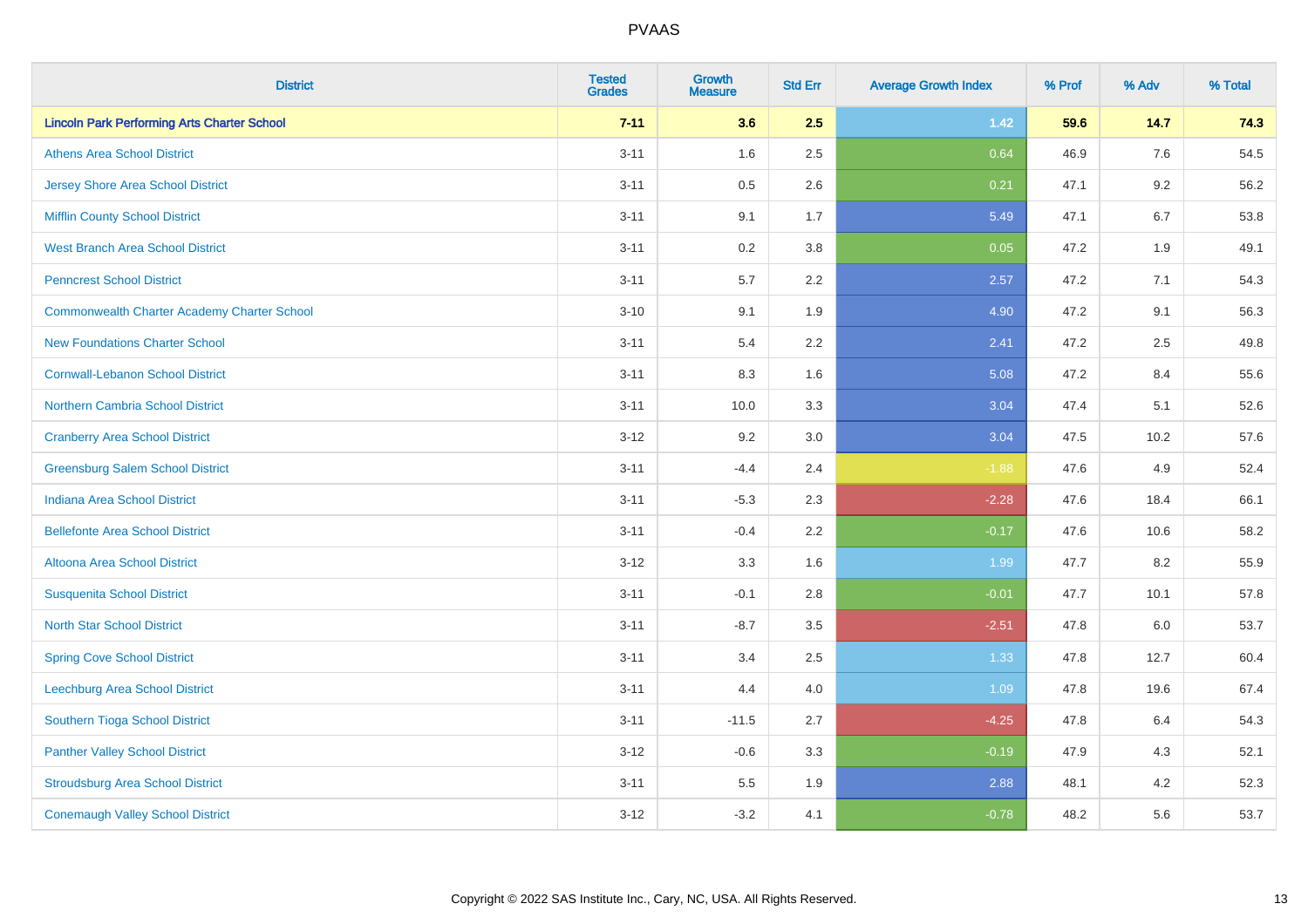| <b>District</b>                                    | <b>Tested</b><br><b>Grades</b> | <b>Growth</b><br><b>Measure</b> | <b>Std Err</b> | <b>Average Growth Index</b> | % Prof | % Adv   | % Total |
|----------------------------------------------------|--------------------------------|---------------------------------|----------------|-----------------------------|--------|---------|---------|
| <b>Lincoln Park Performing Arts Charter School</b> | $7 - 11$                       | 3.6                             | 2.5            | $1.42$                      | 59.6   | 14.7    | 74.3    |
| <b>Sharon City School District</b>                 | $3 - 11$                       | 4.9                             | 2.6            | 1.87                        | 48.2   | 5.3     | 53.4    |
| <b>Iroquois School District</b>                    | $3 - 11$                       | 13.1                            | 3.0            | 4.35                        | 48.2   | 7.8     | 56.0    |
| <b>Franklin Area School District</b>               | $3 - 11$                       | 6.6                             | 2.8            | 2.34                        | 48.2   | 4.5     | 52.7    |
| <b>East Lycoming School District</b>               | $3 - 11$                       | $-6.0$                          | 2.7            | $-2.24$                     | 48.3   | 4.2     | 52.5    |
| <b>Trinity Area School District</b>                | $3 - 11$                       | $-5.4$                          | 2.0            | $-2.71$                     | 48.3   | 11.8    | 60.1    |
| <b>Bald Eagle Area School District</b>             | $3 - 11$                       | $-2.1$                          | 2.7            | $-0.75$                     | 48.4   | 9.4     | 57.7    |
| <b>Bedford Area School District</b>                | $3 - 11$                       | 2.5                             | 2.6            | 0.93                        | 48.5   | 10.0    | 58.5    |
| <b>Fort Leboeuf School District</b>                | $3 - 11$                       | 11.7                            | 2.5            | 4.73                        | 48.5   | 21.1    | 69.6    |
| <b>Moshannon Valley School District</b>            | $3 - 10$                       | $-7.0$                          | 3.4            | $-2.01$                     | 48.5   | 0.0     | 48.5    |
| <b>Lakeland School District</b>                    | $3 - 11$                       | 1.1                             | 2.8            | 0.38                        | 48.6   | 3.7     | 52.3    |
| <b>Montgomery Area School District</b>             | $3 - 11$                       | 10.7                            | 3.6            | 2.96                        | 48.7   | 12.4    | 61.1    |
| <b>Wilson Area School District</b>                 | $3 - 11$                       | 6.0                             | 2.6            | 2.30                        | 48.7   | 8.5     | 57.2    |
| <b>Saucon Valley School District</b>               | $3 - 11$                       | 14.7                            | 2.5            | 5.98                        | 48.7   | 20.2    | 69.0    |
| <b>Harbor Creek School District</b>                | $3 - 11$                       | $-7.1$                          | 2.7            | $-2.67$                     | 48.8   | 15.2    | 64.0    |
| <b>Berlin Brothersvalley School District</b>       | $3 - 11$                       | 4.0                             | 4.2            | 0.96                        | 48.8   | 14.0    | 62.8    |
| <b>Eastern Lebanon County School District</b>      | $3 - 11$                       | 8.6                             | 2.2            | 3.84                        | 48.8   | 11.4    | 60.3    |
| <b>Ridgway Area School District</b>                | $3 - 11$                       | $-14.5$                         | 4.1            | $-3.56$                     | 49.0   | $9.8\,$ | 58.8    |
| <b>Shaler Area School District</b>                 | $3 - 11$                       | $-0.8$                          | 1.9            | $-0.43$                     | 49.1   | 9.6     | 58.7    |
| <b>Brandywine Heights Area School District</b>     | $3 - 11$                       | $-4.9$                          | 2.7            | $-1.81$                     | 49.2   | 8.2     | 57.4    |
| <b>Wellsboro Area School District</b>              | $3 - 11$                       | $-12.4$                         | 3.0            | $-4.11$                     | 49.2   | 11.9    | 61.1    |
| <b>Lower Dauphin School District</b>               | $3 - 11$                       | 0.6                             | 1.9            | 0.33                        | 49.2   | 12.6    | 61.8    |
| <b>Brockway Area School District</b>               | $3 - 11$                       | 0.6                             | 3.6            | 0.16                        | 49.2   | 7.7     | 56.9    |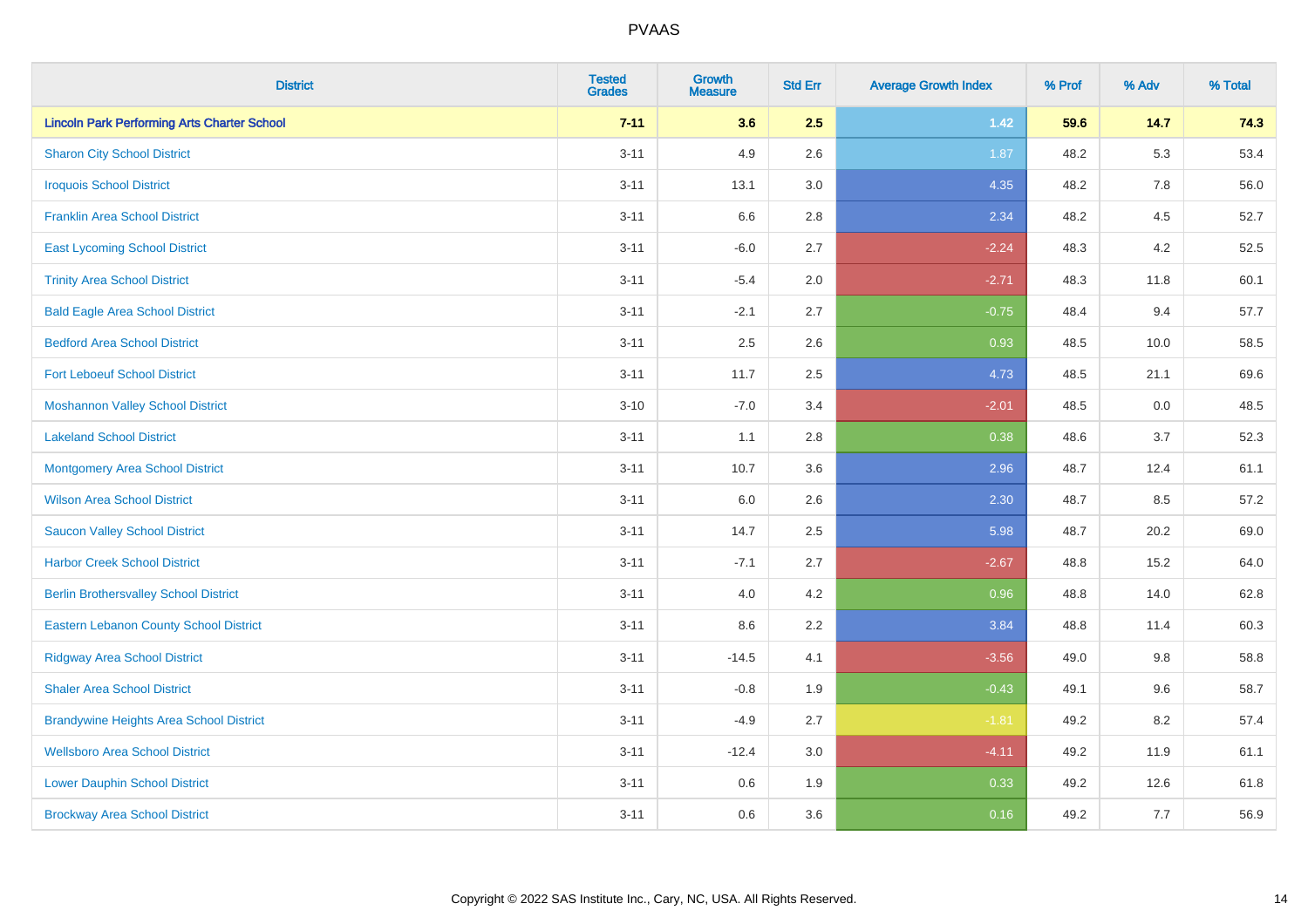| <b>District</b>                                    | <b>Tested</b><br><b>Grades</b> | <b>Growth</b><br><b>Measure</b> | <b>Std Err</b> | <b>Average Growth Index</b> | % Prof | % Adv | % Total |
|----------------------------------------------------|--------------------------------|---------------------------------|----------------|-----------------------------|--------|-------|---------|
| <b>Lincoln Park Performing Arts Charter School</b> | $7 - 11$                       | 3.6                             | 2.5            | $1.42$                      | 59.6   | 14.7  | 74.3    |
| <b>Whitehall-Coplay School District</b>            | $3 - 11$                       | 6.1                             | 1.8            | 3.45                        | 49.3   | 7.4   | 56.6    |
| <b>Avella Area School District</b>                 | $3 - 12$                       | $-0.3$                          | 4.7            | $-0.05$                     | 49.3   | 14.5  | 63.8    |
| <b>Wyoming Valley West School District</b>         | $3 - 11$                       | $-2.2$                          | 2.4            | $-0.91$                     | 49.4   | 3.0   | 52.4    |
| <b>Susquehanna Community School District</b>       | $3 - 11$                       | $-2.8$                          | 4.2            | $-0.66$                     | 49.4   | 6.9   | 56.3    |
| <b>Riverside Beaver County School District</b>     | $3 - 11$                       | $-14.0$                         | 3.0            | $-4.64$                     | 49.4   | 8.8   | 58.2    |
| <b>Mohawk Area School District</b>                 | $3 - 11$                       | $-7.5$                          | 3.1            | $-2.45$                     | 49.4   | 11.0  | 60.4    |
| <b>Twin Valley School District</b>                 | $3 - 12$                       | $-3.6$                          | 2.1            | $-1.69$                     | 49.6   | 7.1   | 56.8    |
| Schuylkill Haven Area School District              | $3 - 11$                       | $-15.3$                         | 3.1            | $-4.87$                     | 49.7   | 2.4   | 52.1    |
| <b>Moniteau School District</b>                    | $3 - 11$                       | $-11.8$                         | 3.3            | $-3.56$                     | 50.0   | 6.3   | 56.3    |
| <b>Waynesboro Area School District</b>             | $3 - 12$                       | $-6.1$                          | 1.9            | $-3.20$                     | 50.0   | 6.8   | 56.8    |
| <b>Apollo-Ridge School District</b>                | $3 - 12$                       | $-4.7$                          | 3.7            | $-1.24$                     | 50.0   | 10.0  | 60.0    |
| <b>Burgettstown Area School District</b>           | $3 - 11$                       | $-2.1$                          | 3.4            | $-0.62$                     | 50.0   | 1.4   | 51.4    |
| South Side Area School District                    | $3 - 11$                       | $-1.6$                          | 3.3            | $-0.48$                     | 50.0   | 6.8   | 56.8    |
| <b>Elizabethtown Area School District</b>          | $3 - 12$                       | $-0.9$                          | 1.9            | $-0.47$                     | 50.0   | 11.2  | 61.2    |
| <b>Glendale School District</b>                    | $3 - 10$                       | $-0.9$                          | 3.7            | $-0.24$                     | 50.0   | 5.4   | 55.4    |
| Insight PA Cyber Charter School                    | $3 - 11$                       | 0.7                             | 5.7            | 0.12                        | 50.0   | 4.8   | 54.8    |
| <b>Oswayo Valley School District</b>               | $3 - 12$                       | 8.5                             | 5.0            | 1.68                        | 50.0   | 16.7  | 66.7    |
| Pen Argyl Area School District                     | $3 - 12$                       | 9.2                             | 2.7            | 3.46                        | 50.0   | 12.6  | 62.6    |
| <b>Greenwood School District</b>                   | $3 - 11$                       | 15.9                            | 3.9            | 4.11                        | 50.0   | 25.0  | 75.0    |
| <b>Great Valley School District</b>                | $3 - 11$                       | 15.0                            | 1.9            | 7.98                        | 50.0   | 35.0  | 85.0    |
| <b>Centennial School District</b>                  | $3 - 10$                       | 7.1                             | 1.7            | 4.29                        | 50.1   | 8.7   | 58.9    |
| Ambridge Area School District                      | $3 - 12$                       | 9.1                             | 2.6            | 3.46                        | 50.4   | 10.7  | 61.1    |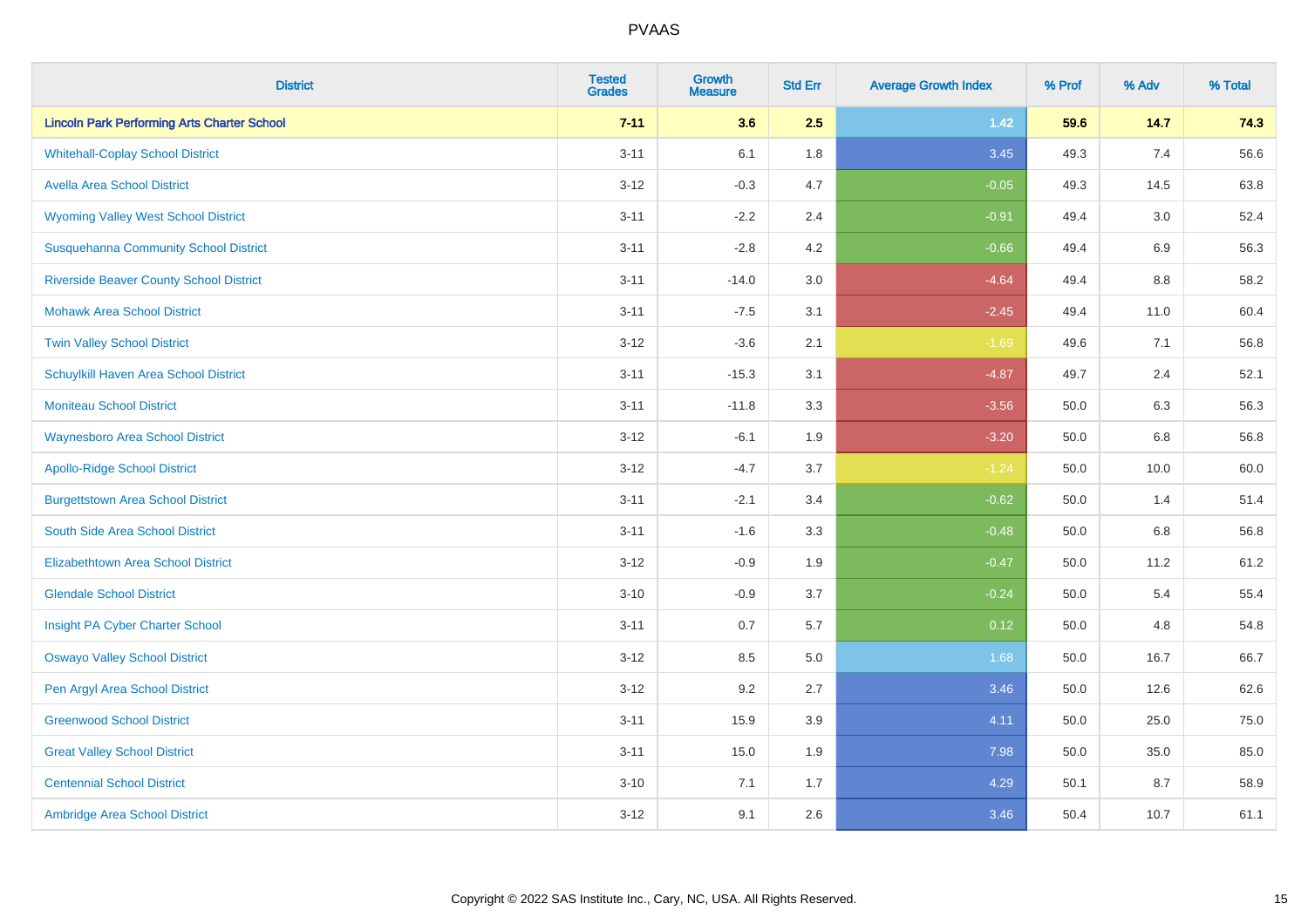| <b>District</b>                                    | <b>Tested</b><br><b>Grades</b> | <b>Growth</b><br><b>Measure</b> | <b>Std Err</b> | <b>Average Growth Index</b> | % Prof | % Adv   | % Total |
|----------------------------------------------------|--------------------------------|---------------------------------|----------------|-----------------------------|--------|---------|---------|
| <b>Lincoln Park Performing Arts Charter School</b> | $7 - 11$                       | 3.6                             | 2.5            | 1.42                        | 59.6   | 14.7    | 74.3    |
| Philadelphia Academy Charter School                | $3 - 11$                       | $-8.9$                          | 2.9            | $-3.04$                     | 50.5   | $2.9\,$ | 53.4    |
| <b>Exeter Township School District</b>             | $3 - 11$                       | $-10.4$                         | 1.9            | $-5.44$                     | 50.6   | 2.7     | 53.3    |
| Shenango Area School District                      | $3 - 11$                       | $-2.6$                          | 3.3            | $-0.79$                     | 50.6   | 13.9    | 64.6    |
| <b>Keystone School District</b>                    | $3 - 11$                       | 3.1                             | 3.3            | 0.94                        | 50.6   | 6.5     | 57.1    |
| <b>Steel Valley School District</b>                | $3 - 11$                       | 6.5                             | 3.4            | 1.89                        | 50.7   | 5.6     | 56.3    |
| <b>Cocalico School District</b>                    | $3 - 11$                       | 10.6                            | 2.0            | 5.18                        | 50.8   | 14.1    | 64.8    |
| <b>Yough School District</b>                       | $3 - 10$                       | $-6.6$                          | 2.7            | $-2.43$                     | 50.8   | 4.0     | 54.8    |
| <b>Dubois Area School District</b>                 | $3 - 11$                       | $-6.2$                          | 2.0            | $-3.07$                     | 50.9   | 13.4    | 64.3    |
| <b>Cambria Heights School District</b>             | $3 - 10$                       | $-4.1$                          | 3.1            | $-1.32$                     | 51.0   | 6.0     | 57.0    |
| Daniel Boone Area School District                  | $3 - 12$                       | 5.7                             | 2.0            | 2.88                        | 51.0   | 11.5    | 62.6    |
| <b>Plum Borough School District</b>                | $3 - 11$                       | $-11.3$                         | 2.2            | $-5.19$                     | 51.1   | 9.0     | 60.1    |
| Northeastern York School District                  | $3 - 11$                       | 5.9                             | 2.0            | 3.03                        | 51.1   | 16.6    | 67.6    |
| <b>Lehighton Area School District</b>              | $3 - 11$                       | $-1.6$                          | 2.3            | $-0.70$                     | 51.1   | 5.6     | 56.7    |
| <b>Valley Grove School District</b>                | $3 - 10$                       | $-3.7$                          | 3.7            | $-1.01$                     | 51.2   | 6.1     | 57.3    |
| <b>Millville Area School District</b>              | $3 - 12$                       | $-0.9$                          | 4.7            | $-0.18$                     | 51.4   | 5.4     | 56.8    |
| <b>Central Fulton School District</b>              | $3 - 11$                       | $-0.5$                          | 3.5            | $-0.14$                     | 51.4   | $8.6\,$ | 60.0    |
| <b>Newport School District</b>                     | $3 - 12$                       | 1.4                             | 3.5            | 0.41                        | 51.5   | 10.3    | 61.8    |
| <b>Armstrong School District</b>                   | $3 - 11$                       | 2.6                             | 1.7            | 1.53                        | 51.5   | 6.1     | 57.6    |
| Northern Bedford County School District            | $3 - 11$                       | 16.5                            | 3.6            | 4.58                        | 51.7   | 20.0    | 71.7    |
| <b>Elizabeth Forward School District</b>           | $3 - 11$                       | $-8.4$                          | 2.4            | $-3.41$                     | 51.7   | 4.0     | 55.7    |
| <b>Conewago Valley School District</b>             | $3 - 12$                       | $-0.9$                          | 2.0            | $-0.45$                     | 51.7   | 9.6     | 61.3    |
| Millersburg Area School District                   | $3 - 11$                       | 6.2                             | 3.8            | 1.63                        | 51.8   | 7.4     | 59.3    |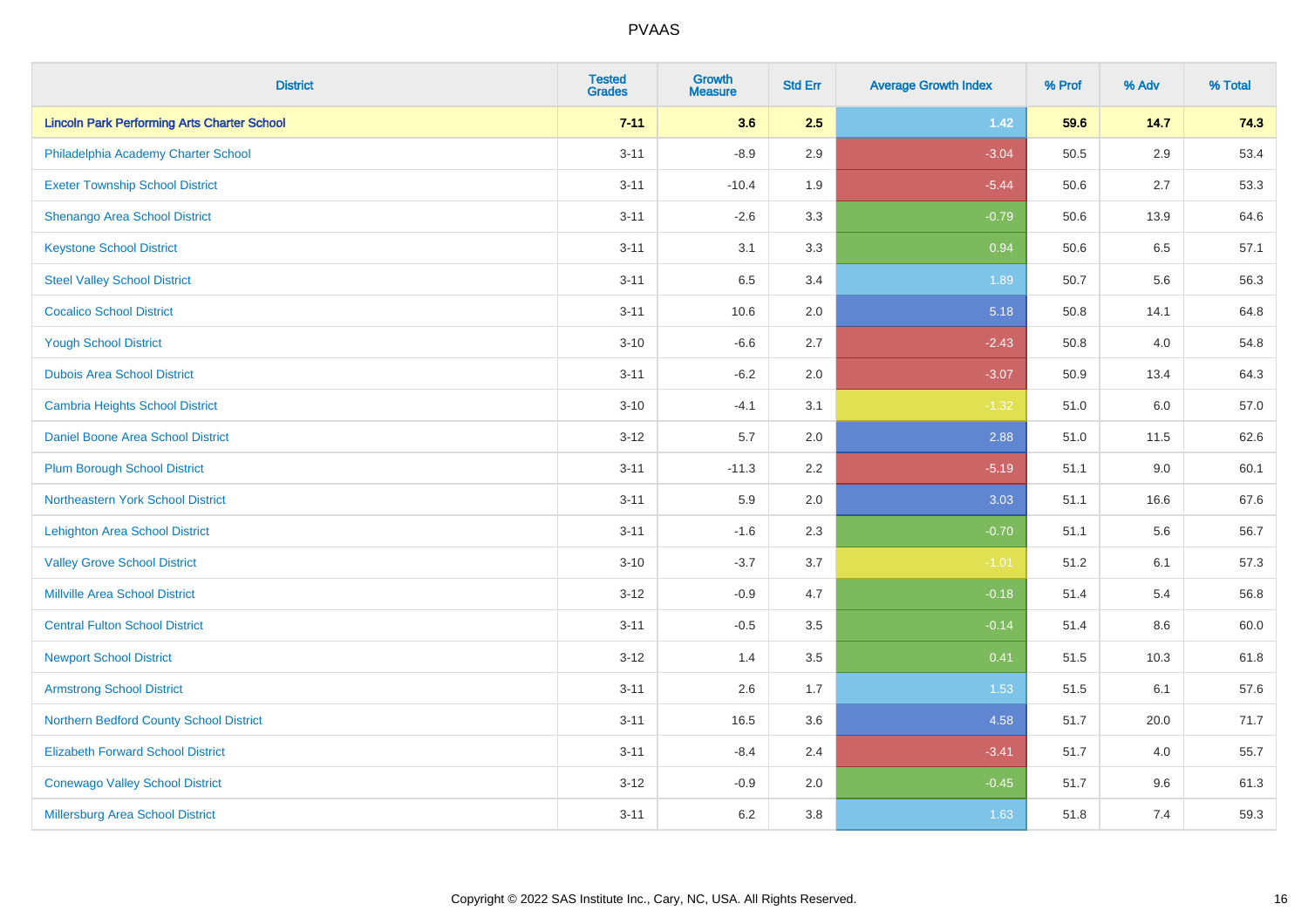| <b>District</b>                                    | <b>Tested</b><br><b>Grades</b> | <b>Growth</b><br><b>Measure</b> | <b>Std Err</b> | <b>Average Growth Index</b> | % Prof | % Adv | % Total |
|----------------------------------------------------|--------------------------------|---------------------------------|----------------|-----------------------------|--------|-------|---------|
| <b>Lincoln Park Performing Arts Charter School</b> | $7 - 11$                       | 3.6                             | 2.5            | $1.42$                      | 59.6   | 14.7  | 74.3    |
| Penn Manor School District                         | $3 - 11$                       | $-0.4$                          | 1.6            | $-0.25$                     | 51.9   | 12.6  | 64.5    |
| <b>Brentwood Borough School District</b>           | $3 - 11$                       | $-5.3$                          | 3.0            | $-1.72$                     | 52.0   | 6.1   | 58.2    |
| North Pocono School District                       | $3 - 11$                       | $-2.3$                          | 3.4            | $-0.68$                     | 52.0   | 16.4  | 68.5    |
| <b>Conrad Weiser Area School District</b>          | $3 - 11$                       | 3.6                             | 2.2            | 1.63                        | 52.1   | 2.1   | 54.2    |
| <b>Reynolds School District</b>                    | $3 - 10$                       | 0.5                             | 3.4            | 0.16                        | 52.1   | 7.0   | 59.2    |
| Octorara Area School District                      | $3 - 11$                       | 9.1                             | 2.4            | 3.82                        | 52.1   | 8.5   | 60.6    |
| <b>Gateway School District</b>                     | $3 - 11$                       | 0.8                             | 2.2            | 0.38                        | 52.1   | 13.8  | 65.9    |
| <b>Dover Area School District</b>                  | $3 - 12$                       | 6.0                             | 2.1            | 2.94                        | 52.2   | 6.0   | 58.2    |
| <b>Sayre Area School District</b>                  | $3 - 11$                       | 11.2                            | 3.5            | 3.20                        | 52.2   | 7.5   | 59.7    |
| <b>Hanover Public School District</b>              | $3 - 11$                       | 5.2                             | 2.8            | 1.83                        | 52.2   | 14.4  | 66.7    |
| <b>Wayne Highlands School District</b>             | $3 - 11$                       | 7.8                             | 2.4            | 3.23                        | 52.3   | 13.1  | 65.4    |
| Northampton Area School District                   | $3 - 11$                       | 4.0                             | 1.6            | 2.51                        | 52.3   | 10.8  | 63.1    |
| <b>Kennett Consolidated School District</b>        | $3 - 11$                       | 4.8                             | 1.8            | 2.61                        | 52.5   | 10.7  | 63.2    |
| <b>Wilson School District</b>                      | $3 - 12$                       | $8.8\,$                         | 1.5            | 5.96                        | 52.6   | 14.6  | 67.2    |
| <b>Mount Pleasant Area School District</b>         | $3 - 11$                       | $-5.0$                          | 2.6            | $-1.93$                     | 52.6   | 0.0   | 52.6    |
| <b>Old Forge School District</b>                   | $3 - 12$                       | $-5.9$                          | 3.4            | $-1.73$                     | 52.9   | 7.1   | 60.0    |
| <b>Line Mountain School District</b>               | $3 - 11$                       | 4.1                             | 3.2            | 1.27                        | 52.9   | 9.2   | 62.1    |
| <b>Haverford Township School District</b>          | $3 - 11$                       | $8.0\,$                         | 1.5            | 5.27                        | 53.0   | 25.5  | 78.6    |
| <b>Allegheny Valley School District</b>            | $3 - 11$                       | 8.5                             | 3.9            | 2.17                        | 53.1   | 12.2  | 65.3    |
| <b>South Butler County School District</b>         | $3 - 10$                       | 3.9                             | 2.5            | 1.54                        | 53.1   | 16.6  | 69.7    |
| <b>Karns City Area School District</b>             | $3 - 11$                       | $-6.0$                          | 2.9            | $-2.03$                     | 53.1   | 8.3   | 61.5    |
| <b>Shippensburg Area School District</b>           | $3 - 11$                       | 9.3                             | 1.9            | 4.84                        | 53.1   | 10.2  | 63.3    |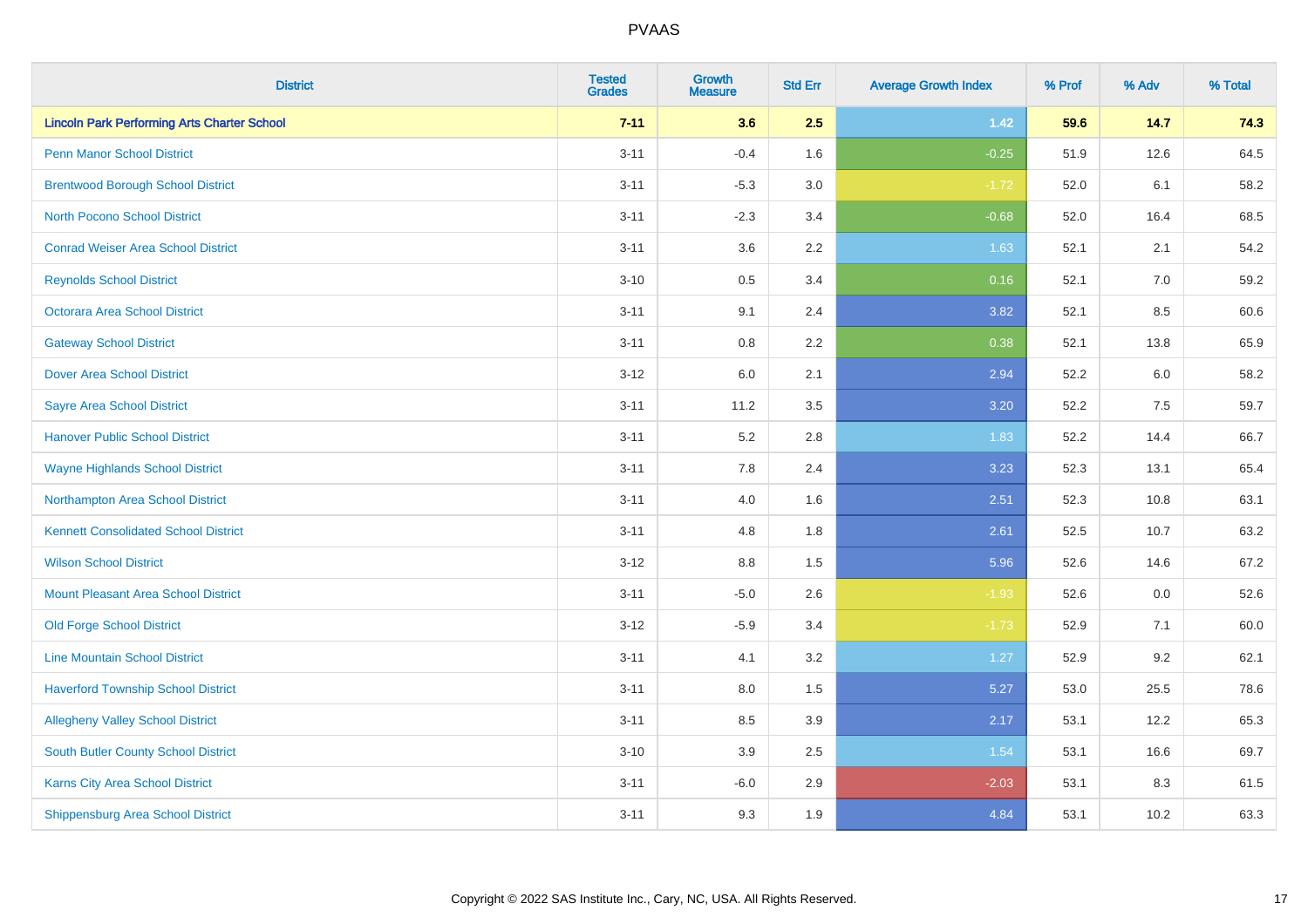| <b>District</b>                                    | <b>Tested</b><br><b>Grades</b> | Growth<br><b>Measure</b> | <b>Std Err</b> | <b>Average Growth Index</b> | % Prof | % Adv | % Total |
|----------------------------------------------------|--------------------------------|--------------------------|----------------|-----------------------------|--------|-------|---------|
| <b>Lincoln Park Performing Arts Charter School</b> | $7 - 11$                       | 3.6                      | 2.5            | $1.42$                      | 59.6   | 14.7  | 74.3    |
| <b>Manheim Township School District</b>            | $3 - 12$                       | $-0.9$                   | 1.6            | $-0.58$                     | 53.2   | 15.5  | 68.7    |
| <b>Manheim Central School District</b>             | $3 - 11$                       | 2.1                      | 2.1            | 1.01                        | 53.2   | 11.6  | 64.8    |
| <b>Keystone Oaks School District</b>               | $3 - 11$                       | 5.5                      | 2.6            | 2.07                        | 53.2   | 12.1  | 65.4    |
| <b>Central Dauphin School District</b>             | $3 - 11$                       | 4.4                      | 1.3            | 3.32                        | 53.3   | 7.4   | 60.7    |
| Northwestern Lehigh School District                | $3 - 11$                       | 2.2                      | 2.3            | 0.93                        | 53.3   | 9.7   | 63.0    |
| Allegheny-Clarion Valley School District           | $3 - 10$                       | 7.8                      | 4.7            | 1.65                        | 53.3   | 3.3   | 56.7    |
| <b>Northgate School District</b>                   | $3 - 11$                       | 6.3                      | 3.6            | 1.73                        | 53.3   | 16.7  | 70.0    |
| <b>Greenville Area School District</b>             | $3 - 11$                       | 0.7                      | 2.9            | 0.26                        | 53.4   | 6.9   | 60.3    |
| <b>York Suburban School District</b>               | $3 - 11$                       | 10.1                     | 2.1            | 4.91                        | 53.5   | 27.8  | 81.3    |
| <b>Hempfield Area School District</b>              | $3 - 12$                       | 4.6                      | 1.6            | 2.86                        | 53.5   | 20.1  | 73.6    |
| <b>South Park School District</b>                  | $3 - 11$                       | $-11.3$                  | 2.7            | $-4.23$                     | 53.5   | 13.7  | 67.3    |
| <b>Fleetwood Area School District</b>              | $3 - 10$                       | 12.2                     | 2.2            | 5.68                        | 53.5   | 11.6  | 65.2    |
| <b>Camp Hill School District</b>                   | $3 - 12$                       | 2.3                      | 3.0            | 0.78                        | 53.6   | 17.5  | 71.1    |
| <b>Valley View School District</b>                 | $3 - 11$                       | 18.1                     | 2.4            | 7.42                        | 53.7   | 14.7  | 68.4    |
| <b>Central Columbia School District</b>            | $3 - 12$                       | $-4.8$                   | 2.6            | $-1.86$                     | 53.7   | 14.8  | 68.5    |
| <b>Perkiomen Valley School District</b>            | $3 - 11$                       | $-3.5$                   | 1.6            | $-2.18$                     | 53.8   | 13.4  | 67.2    |
| <b>Palisades School District</b>                   | $3 - 11$                       | $-8.7$                   | 2.8            | $-3.06$                     | 53.8   | 6.7   | 60.5    |
| <b>Conemaugh Township Area School District</b>     | $3 - 12$                       | $-3.7$                   | 3.4            | $-1.09$                     | 53.8   | 17.6  | 71.4    |
| <b>Wyoming Area School District</b>                | $3 - 10$                       | $-1.3$                   | 2.6            | $-0.50$                     | 53.8   | 10.8  | 64.6    |
| <b>West York Area School District</b>              | $3 - 12$                       | 3.2                      | 2.3            | 1.38                        | 53.8   | 4.4   | 58.2    |
| <b>Girard School District</b>                      | $3 - 11$                       | $-0.6$                   | 2.7            | $-0.22$                     | 53.9   | 15.6  | 69.6    |
| <b>Hampton Township School District</b>            | $3 - 11$                       | 5.1                      | 2.2            | 2.35                        | 54.0   | 28.2  | 82.2    |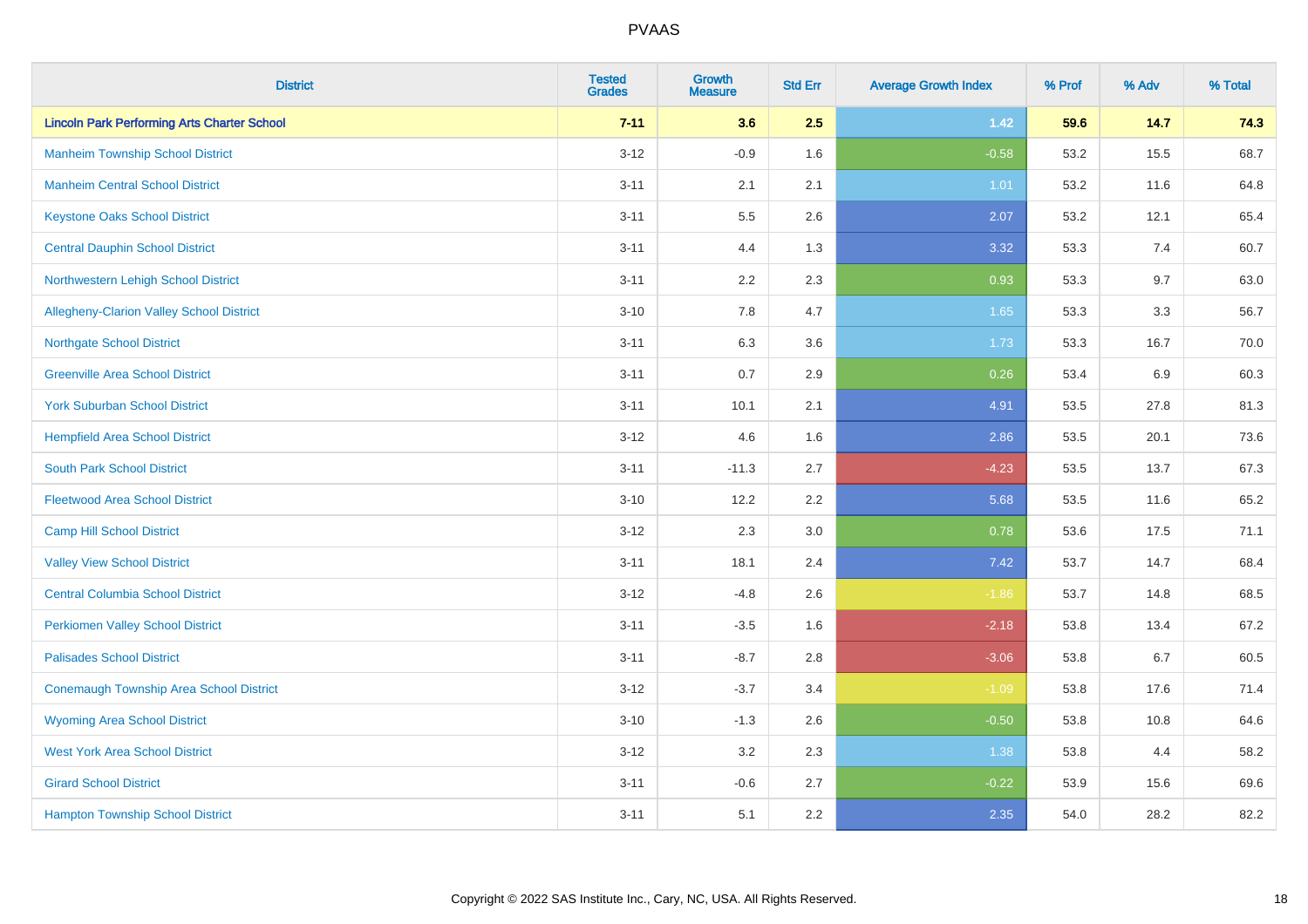| <b>District</b>                                    | <b>Tested</b><br><b>Grades</b> | <b>Growth</b><br><b>Measure</b> | <b>Std Err</b> | <b>Average Growth Index</b> | % Prof | % Adv   | % Total |
|----------------------------------------------------|--------------------------------|---------------------------------|----------------|-----------------------------|--------|---------|---------|
| <b>Lincoln Park Performing Arts Charter School</b> | $7 - 11$                       | 3.6                             | 2.5            | $1.42$                      | 59.6   | 14.7    | 74.3    |
| Northern Tioga School District                     | $3 - 12$                       | $-7.5$                          | 2.8            | $-2.64$                     | 54.0   | $1.2\,$ | 55.2    |
| <b>Carlisle Area School District</b>               | $3 - 11$                       | $-5.3$                          | 1.9            | $-2.81$                     | 54.0   | 6.3     | 60.3    |
| Johnsonburg Area School District                   | $3 - 11$                       | $-14.1$                         | 3.9            | $-3.62$                     | 54.0   | 4.6     | 58.6    |
| <b>Ellwood City Area School District</b>           | $3 - 11$                       | $-4.2$                          | 3.2            | $-1.29$                     | 54.1   | 14.1    | 68.2    |
| <b>Central Greene School District</b>              | $3 - 11$                       | $-1.6$                          | 2.8            | $-0.55$                     | 54.2   | 2.8     | 57.0    |
| <b>West Shore School District</b>                  | $3 - 12$                       | 5.0                             | 1.4            | 3.59                        | 54.2   | 9.4     | 63.6    |
| <b>Loyalsock Township School District</b>          | $3 - 12$                       | 4.2                             | 2.8            | 1.47                        | 54.3   | 2.1     | 56.4    |
| <b>Albert Gallatin Area School District</b>        | $3 - 11$                       | $-0.8$                          | 2.4            | $-0.32$                     | 54.5   | 10.0    | 64.6    |
| <b>Wyalusing Area School District</b>              | $3 - 12$                       | 8.8                             | 3.3            | 2.68                        | 54.6   | 11.7    | 66.2    |
| Jenkintown School District                         | $3 - 11$                       | 12.5                            | 4.4            | 2.84                        | 54.6   | 29.6    | 84.1    |
| <b>Ephrata Area School District</b>                | $3 - 11$                       | 5.6                             | 1.8            | 3.12                        | 54.7   | 9.5     | 64.2    |
| <b>Chartiers Valley School District</b>            | $3 - 11$                       | $-1.7$                          | 2.0            | $-0.81$                     | 54.7   | 8.4     | 63.1    |
| <b>Derry Township School District</b>              | $3 - 10$                       | 12.8                            | 2.0            | 6.39                        | 54.8   | 25.8    | 80.6    |
| <b>Rose Tree Media School District</b>             | $3 - 10$                       | $-25.6$                         | 2.4            | $-10.76$                    | 54.8   | 6.4     | 61.2    |
| <b>South Eastern School District</b>               | $3 - 11$                       | 0.9                             | 2.4            | 0.39                        | 54.8   | 6.6     | 61.4    |
| <b>Dallas School District</b>                      | $3 - 11$                       | $-2.5$                          | 2.2            | $-1.12$                     | 54.9   | 7.6     | 62.4    |
| Southern Columbia Area School District             | $3 - 11$                       | $-14.6$                         | 3.0            | $-4.92$                     | 55.0   | 4.0     | 59.0    |
| <b>Punxsutawney Area School District</b>           | $3 - 11$                       | 4.2                             | 2.9            | 1.45                        | 55.0   | 5.5     | 60.6    |
| <b>Bellwood-Antis School District</b>              | $3 - 10$                       | $-1.2$                          | 3.2            | $-0.39$                     | 55.1   | 10.1    | 65.2    |
| <b>Southern York County School District</b>        | $3 - 11$                       | 14.2                            | 2.1            | 6.91                        | 55.1   | 18.1    | 73.1    |
| Lampeter-Strasburg School District                 | $3 - 12$                       | $-8.6$                          | 2.0            | $-4.33$                     | 55.1   | $9.8\,$ | 64.8    |
| <b>Schuylkill Valley School District</b>           | $3 - 11$                       | 1.4                             | 2.5            | 0.56                        | 55.1   | 10.2    | 65.3    |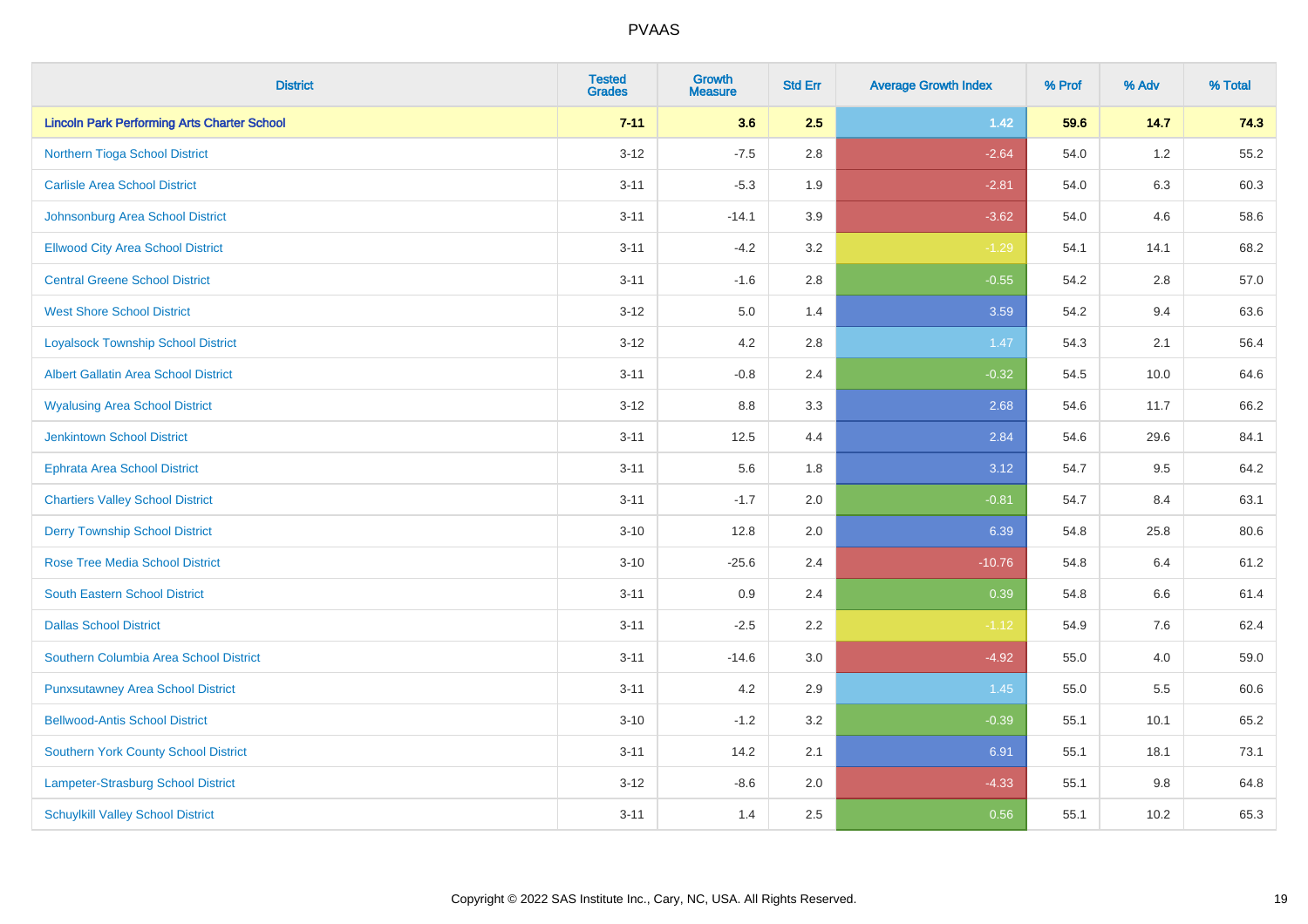| <b>District</b>                                    | <b>Tested</b><br><b>Grades</b> | Growth<br><b>Measure</b> | <b>Std Err</b> | <b>Average Growth Index</b> | % Prof | % Adv   | % Total |
|----------------------------------------------------|--------------------------------|--------------------------|----------------|-----------------------------|--------|---------|---------|
| <b>Lincoln Park Performing Arts Charter School</b> | $7 - 11$                       | 3.6                      | 2.5            | $1.42$                      | 59.6   | 14.7    | 74.3    |
| Wilmington Area School District                    | $3 - 11$                       | 7.5                      | 3.0            | 2.48                        | 55.1   | 5.1     | 60.2    |
| <b>Spring Grove Area School District</b>           | $3 - 11$                       | 5.6                      | 2.1            | 2.68                        | 55.1   | 15.0    | 70.1    |
| <b>Quaker Valley School District</b>               | $3 - 11$                       | $-2.8$                   | 2.6            | $-1.08$                     | 55.2   | 13.2    | 68.4    |
| <b>Fort Cherry School District</b>                 | $3 - 10$                       | $-5.9$                   | 3.8            | $-1.56$                     | 55.2   | 5.2     | 60.3    |
| <b>York Academy Regional Charter School</b>        | $3 - 11$                       | 9.0                      | $5.0\,$        | 1.79                        | 55.2   | $0.0\,$ | 55.2    |
| <b>Littlestown Area School District</b>            | $3 - 11$                       | 11.4                     | 2.5            | 4.62                        | 55.2   | 10.4    | 65.6    |
| <b>Boyertown Area School District</b>              | $3 - 11$                       | $-4.7$                   | 1.5            | $-3.17$                     | 55.2   | 11.3    | 66.5    |
| <b>Brookville Area School District</b>             | $3 - 11$                       | 6.9                      | 3.0            | 2.30                        | 55.2   | 15.6    | 70.8    |
| <b>Sharpsville Area School District</b>            | $3 - 11$                       | $-1.4$                   | 3.5            | $-0.40$                     | 55.2   | 13.4    | 68.7    |
| <b>Delaware Valley School District</b>             | $3 - 11$                       | 12.6                     | 1.8            | 6.93                        | 55.2   | 16.2    | 71.4    |
| <b>Upper Adams School District</b>                 | $3 - 11$                       | 1.3                      | 2.9            | 0.47                        | 55.2   | 8.6     | 63.8    |
| Lake-Lehman School District                        | $3 - 11$                       | 10.8                     | 2.7            | 3.93                        | 55.3   | 7.9     | 63.2    |
| <b>Kutztown Area School District</b>               | $3 - 12$                       | $-0.2$                   | 3.2            | $-0.05$                     | 55.4   | 13.3    | 68.7    |
| <b>Windber Area School District</b>                | $3 - 11$                       | $-7.2$                   | 3.2            | $-2.24$                     | 55.4   | 7.2     | 62.6    |
| Pennsylvania Leadership Charter School             | $3 - 11$                       | 4.6                      | 2.2            | 2.13                        | 55.4   | 11.2    | 66.7    |
| <b>Greater Latrobe School District</b>             | $3 - 11$                       | 0.6                      | 1.9            | 0.31                        | 55.5   | 14.1    | 69.5    |
| <b>Central York School District</b>                | $3 - 12$                       | 12.3                     | 1.7            | 7.20                        | 55.5   | 11.5    | 67.0    |
| <b>Millcreek Township School District</b>          | $3 - 11$                       | 3.1                      | $1.5\,$        | 2.06                        | 55.6   | 14.2    | 69.7    |
| <b>Belle Vernon Area School District</b>           | $3 - 11$                       | 6.5                      | 2.6            | 2.44                        | 55.6   | 11.1    | 66.7    |
| <b>Lower Merion School District</b>                | $3 - 11$                       | 19.0                     | 1.3            | 14.93                       | 55.6   | 29.9    | 85.5    |
| West Jefferson Hills School District               | $3 - 11$                       | 1.8                      | 2.1            | 0.88                        | 55.7   | 20.8    | 76.4    |
| <b>Wyomissing Area School District</b>             | $3 - 12$                       | 0.8                      | 2.6            | 0.33                        | 55.7   | 17.6    | 73.3    |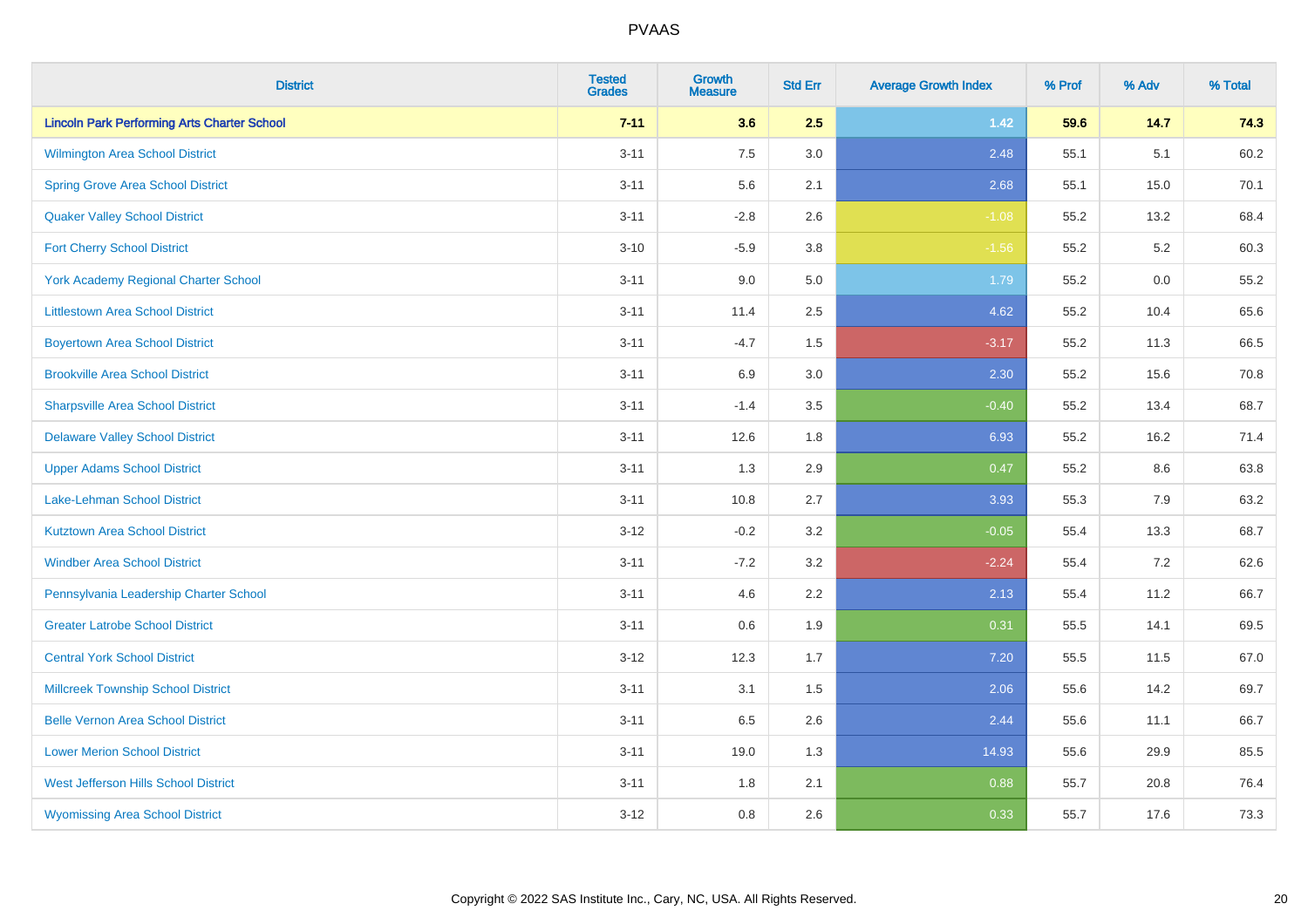| <b>District</b>                                    | <b>Tested</b><br><b>Grades</b> | <b>Growth</b><br><b>Measure</b> | <b>Std Err</b> | <b>Average Growth Index</b> | % Prof | % Adv   | % Total |
|----------------------------------------------------|--------------------------------|---------------------------------|----------------|-----------------------------|--------|---------|---------|
| <b>Lincoln Park Performing Arts Charter School</b> | $7 - 11$                       | 3.6                             | 2.5            | $1.42$                      | 59.6   | 14.7    | 74.3    |
| <b>Charleroi School District</b>                   | $3 - 11$                       | $-2.6$                          | 3.0            | $-0.86$                     | 55.7   | 7.4     | 63.1    |
| <b>Coudersport Area School District</b>            | $3 - 11$                       | 7.7                             | 3.7            | 2.06                        | 55.7   | 8.2     | 63.9    |
| <b>East Penn School District</b>                   | $3 - 11$                       | 4.1                             | 1.3            | 3.27                        | 55.8   | 11.5    | 67.3    |
| <b>North Penn School District</b>                  | $3 - 11$                       | 9.1                             | 1.1            | 8.36                        | 55.8   | 17.0    | 72.8    |
| <b>Blackhawk School District</b>                   | $3 - 11$                       | 4.7                             | 2.3            | 2.01                        | 55.8   | 8.8     | 64.6    |
| <b>Bloomsburg Area School District</b>             | $3 - 10$                       | 0.7                             | 3.0            | 0.23                        | 55.9   | 11.8    | 67.6    |
| <b>Dallastown Area School District</b>             | $3 - 11$                       | 13.5                            | 1.5            | 8.84                        | 56.0   | 17.9    | 73.8    |
| <b>Mercer Area School District</b>                 | $3 - 11$                       | $-0.2$                          | 3.3            | $-0.06$                     | 56.0   | 8.0     | 64.0    |
| <b>Abington School District</b>                    | $3 - 10$                       | $-11.5$                         | 1.9            | $-6.00$                     | 56.2   | 11.6    | 67.8    |
| <b>Slippery Rock Area School District</b>          | $3 - 11$                       | $-6.3$                          | 2.5            | $-2.51$                     | 56.2   | 9.5     | 65.7    |
| <b>Otto-Eldred School District</b>                 | $3 - 11$                       | $-0.7$                          | 4.2            | $-0.15$                     | 56.2   | 6.2     | 62.5    |
| <b>Central Cambria School District</b>             | $3 - 11$                       | $3.0\,$                         | 2.5            | 1.17                        | 56.2   | 9.7     | 66.0    |
| <b>Avon Grove School District</b>                  | $3 - 10$                       | 10.0                            | 1.6            | 6.26                        | 56.3   | 18.6    | 74.9    |
| <b>Eastern York School District</b>                | $3 - 11$                       | 9.6                             | 2.6            | 3.71                        | 56.3   | 12.6    | 68.9    |
| Palmyra Area School District                       | $3 - 11$                       | 5.6                             | 1.9            | 2.96                        | 56.4   | 15.6    | 72.0    |
| <b>Bermudian Springs School District</b>           | $3 - 11$                       | $-5.5$                          | 2.9            | $-1.94$                     | 56.4   | $6.8\,$ | 63.2    |
| Pennsylvania Virtual Charter School                | $3 - 11$                       | 11.8                            | 3.5            | 3.37                        | 56.5   | 11.1    | 67.6    |
| <b>Quakertown Community School District</b>        | $3 - 12$                       | $-4.4$                          | 1.6            | $-2.70$                     | 56.5   | 10.0    | 66.6    |
| <b>Western Beaver County School District</b>       | $3 - 11$                       | $-7.8$                          | 4.2            | $-1.87$                     | 56.5   | 6.5     | 63.0    |
| Fox Chapel Area School District                    | $3 - 11$                       | 9.8                             | 1.8            | 5.36                        | 56.6   | 28.6    | 85.2    |
| <b>Carbondale Area School District</b>             | $3 - 10$                       | 7.4                             | 3.3            | 2.25                        | 56.6   | 2.6     | 59.2    |
| <b>West Perry School District</b>                  | $3 - 11$                       | 12.5                            | 2.5            | 4.99                        | 56.6   | 8.4     | 65.0    |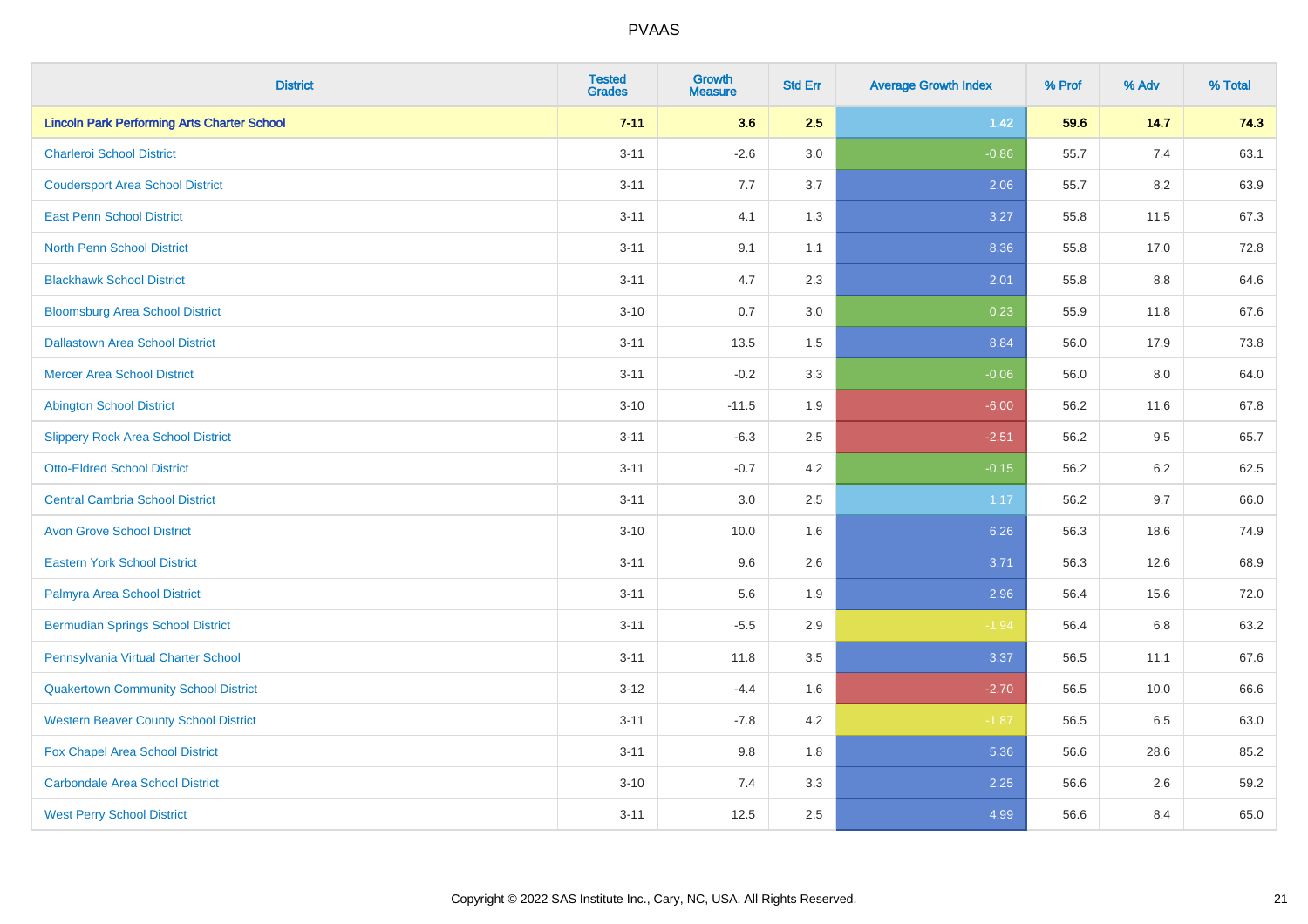| <b>District</b>                                    | <b>Tested</b><br><b>Grades</b> | Growth<br><b>Measure</b> | <b>Std Err</b> | <b>Average Growth Index</b> | % Prof | % Adv | % Total |
|----------------------------------------------------|--------------------------------|--------------------------|----------------|-----------------------------|--------|-------|---------|
| <b>Lincoln Park Performing Arts Charter School</b> | $7 - 11$                       | 3.6                      | 2.5            | $1.42$                      | 59.6   | 14.7  | 74.3    |
| 21st Century Cyber Charter School                  | $6 - 12$                       | 5.7                      | 2.3            | 2.50                        | 56.7   | 8.3   | 65.0    |
| <b>Southmoreland School District</b>               | $3 - 11$                       | $-8.3$                   | 3.6            | $-2.32$                     | 56.8   | 7.2   | 64.0    |
| <b>Selinsgrove Area School District</b>            | $3 - 12$                       | 8.3                      | 2.3            | 3.54                        | 56.8   | 10.0  | 66.8    |
| <b>Clarion-Limestone Area School District</b>      | $3 - 12$                       | $-2.5$                   | 4.1            | $-0.60$                     | 56.8   | 6.8   | 63.6    |
| <b>Central Valley School District</b>              | $3 - 10$                       | 4.8                      | 2.4            | 1.98                        | 56.9   | 9.0   | 65.9    |
| Owen J Roberts School District                     | $3 - 11$                       | $-12.3$                  | 1.6            | $-7.61$                     | 57.0   | 11.9  | 69.0    |
| <b>Lewisburg Area School District</b>              | $3 - 11$                       | $-2.7$                   | 2.6            | $-1.03$                     | 57.0   | 18.5  | 75.6    |
| Saint Marys Area School District                   | $3 - 11$                       | 7.8                      | 2.6            | 3.04                        | 57.0   | 8.2   | 65.2    |
| <b>Hollidaysburg Area School District</b>          | $3 - 11$                       | 6.0                      | 2.1            | 2.88                        | 57.1   | 12.3  | 69.4    |
| Mechanicsburg Area School District                 | $3 - 11$                       | 5.9                      | 1.8            | 3.29                        | 57.2   | 13.7  | 70.9    |
| <b>Seneca Valley School District</b>               | $3 - 11$                       | $-1.4$                   | 1.4            | $-0.99$                     | 57.2   | 11.4  | 68.6    |
| <b>Fairview School District</b>                    | $3 - 11$                       | 3.4                      | 2.6            | 1.32                        | 57.2   | 17.6  | 74.8    |
| <b>Pleasant Valley School District</b>             | $3 - 11$                       | 3.1                      | 2.0            | 1.57                        | 57.2   | 5.5   | 62.8    |
| <b>Danville Area School District</b>               | $3 - 11$                       | 0.4                      | 2.6            | 0.15                        | 57.4   | 18.4  | 75.7    |
| Northern York County School District               | $3 - 11$                       | 15.6                     | 2.0            | 7.98                        | 57.4   | 11.5  | 68.8    |
| <b>Kiski Area School District</b>                  | $3 - 11$                       | $-3.7$                   | 2.0            | $-1.86$                     | 57.4   | 10.4  | 67.8    |
| <b>Crestwood School District</b>                   | $3 - 11$                       | $-0.4$                   | 2.4            | $-0.17$                     | 57.4   | 17.0  | 74.4    |
| <b>Beaver Area School District</b>                 | $3 - 10$                       | 4.7                      | 2.4            | 1.94                        | 57.4   | 16.8  | 74.2    |
| <b>Palmerton Area School District</b>              | $3 - 11$                       | $-1.2$                   | 3.0            | $-0.39$                     | 57.4   | 5.0   | 62.4    |
| <b>Hermitage School District</b>                   | $3 - 12$                       | 3.8                      | 2.4            | 1.60                        | 57.5   | 9.3   | 66.8    |
| <b>Freeport Area School District</b>               | $3 - 10$                       | 9.7                      | 2.5            | 3.91                        | 57.5   | 17.8  | 75.3    |
| <b>Marple Newtown School District</b>              | $3 - 11$                       | 2.0                      | 2.4            | 0.81                        | 57.6   | 12.8  | 70.4    |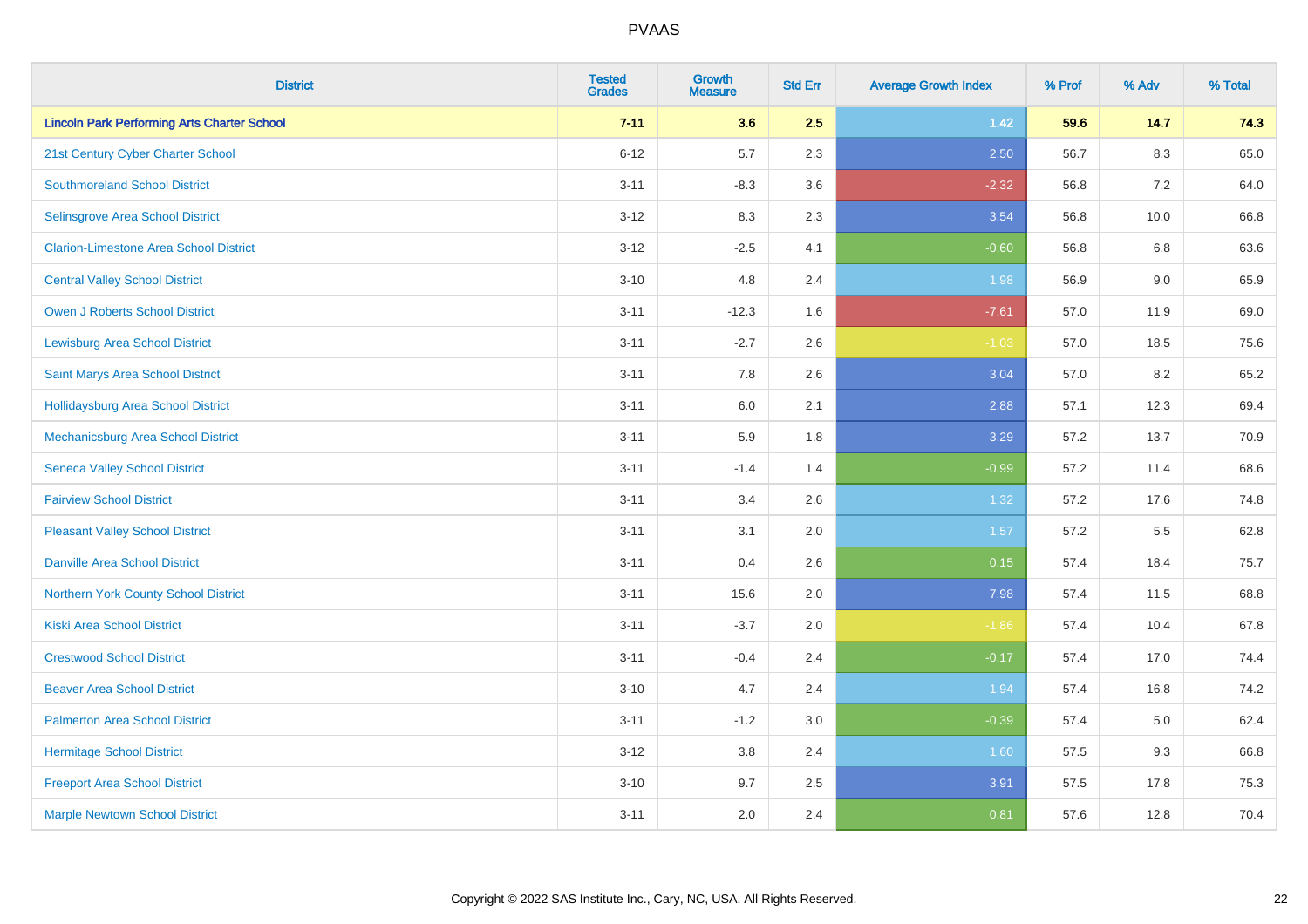| <b>District</b>                                    | <b>Tested</b><br><b>Grades</b> | Growth<br>Measure | <b>Std Err</b> | <b>Average Growth Index</b> | % Prof | % Adv   | % Total |
|----------------------------------------------------|--------------------------------|-------------------|----------------|-----------------------------|--------|---------|---------|
| <b>Lincoln Park Performing Arts Charter School</b> | $7 - 11$                       | 3.6               | 2.5            | $1.42$                      | 59.6   | 14.7    | 74.3    |
| <b>Southeastern Greene School District</b>         | $3 - 10$                       | 3.3               | 4.6            | 0.72                        | 57.6   | 6.1     | 63.6    |
| <b>Mcguffey School District</b>                    | $3 - 11$                       | 2.1               | 2.6            | 0.81                        | 57.7   | 3.1     | 60.8    |
| <b>Upper Perkiomen School District</b>             | $3 - 11$                       | 22.1              | 2.1            | 10.74                       | 57.7   | 13.2    | 70.9    |
| <b>Mountain View School District</b>               | $3 - 11$                       | 20.9              | 3.5            | 5.91                        | 57.8   | 20.3    | 78.1    |
| <b>Fairfield Area School District</b>              | $3 - 11$                       | $-5.6$            | 3.4            | $-1.66$                     | 57.9   | 4.0     | 61.8    |
| <b>Riverview School District</b>                   | $3 - 11$                       | $-4.6$            | 3.8            | $-1.20$                     | 57.9   | 15.8    | 73.7    |
| <b>Upper Moreland Township School District</b>     | $3 - 11$                       | $-5.0$            | 2.2            | $-2.31$                     | 57.9   | 4.0     | 61.9    |
| <b>Mars Area School District</b>                   | $3 - 10$                       | 5.7               | 2.1            | 2.75                        | 57.9   | 18.2    | 76.1    |
| <b>Midd-West School District</b>                   | $3 - 11$                       | 10.3              | 2.7            | 3.80                        | 58.0   | 13.4    | 71.4    |
| <b>State College Area School District</b>          | $3 - 11$                       | 20.5              | 1.4            | 14.33                       | 58.0   | 25.9    | 84.0    |
| <b>Parkland School District</b>                    | $3 - 11$                       | 5.3               | 1.2            | 4.30                        | 58.0   | 22.3    | 80.4    |
| <b>Hempfield School District</b>                   | $3 - 11$                       | 0.1               | 1.4            | 0.08                        | 58.2   | $9.9\,$ | 68.2    |
| <b>Abington Heights School District</b>            | $3 - 11$                       | 13.5              | 2.2            | 6.27                        | 58.3   | 16.2    | 74.5    |
| <b>Wissahickon School District</b>                 | $3 - 10$                       | 12.5              | 1.8            | 6.85                        | 58.3   | 22.4    | 80.7    |
| <b>Commodore Perry School District</b>             | $3 - 11$                       | 3.2               | 5.5            | 0.58                        | 58.3   | 0.0     | 58.3    |
| <b>Hopewell Area School District</b>               | $3 - 11$                       | 2.6               | 2.7            | 0.97                        | 58.4   | 4.0     | 62.4    |
| <b>Norwin School District</b>                      | $3 - 11$                       | 18.0              | 1.7            | 10.37                       | 58.5   | 27.0    | 85.4    |
| <b>Burrell School District</b>                     | $3 - 11$                       | 4.5               | 3.1            | 1.48                        | 58.5   | 13.8    | 72.3    |
| <b>Baldwin-Whitehall School District</b>           | $3 - 11$                       | 1.8               | 1.9            | 0.94                        | 58.6   | 8.6     | 67.1    |
| <b>Moon Area School District</b>                   | $3 - 11$                       | 8.2               | 1.9            | 4.25                        | 58.7   | 18.5    | 77.2    |
| <b>Neshaminy School District</b>                   | $3 - 11$                       | 4.0               | 1.3            | 3.02                        | 58.7   | 9.5     | 68.2    |
| <b>Canon-Mcmillan School District</b>              | $3 - 11$                       | $-0.8$            | 1.6            | $-0.50$                     | 58.7   | 15.9    | 74.6    |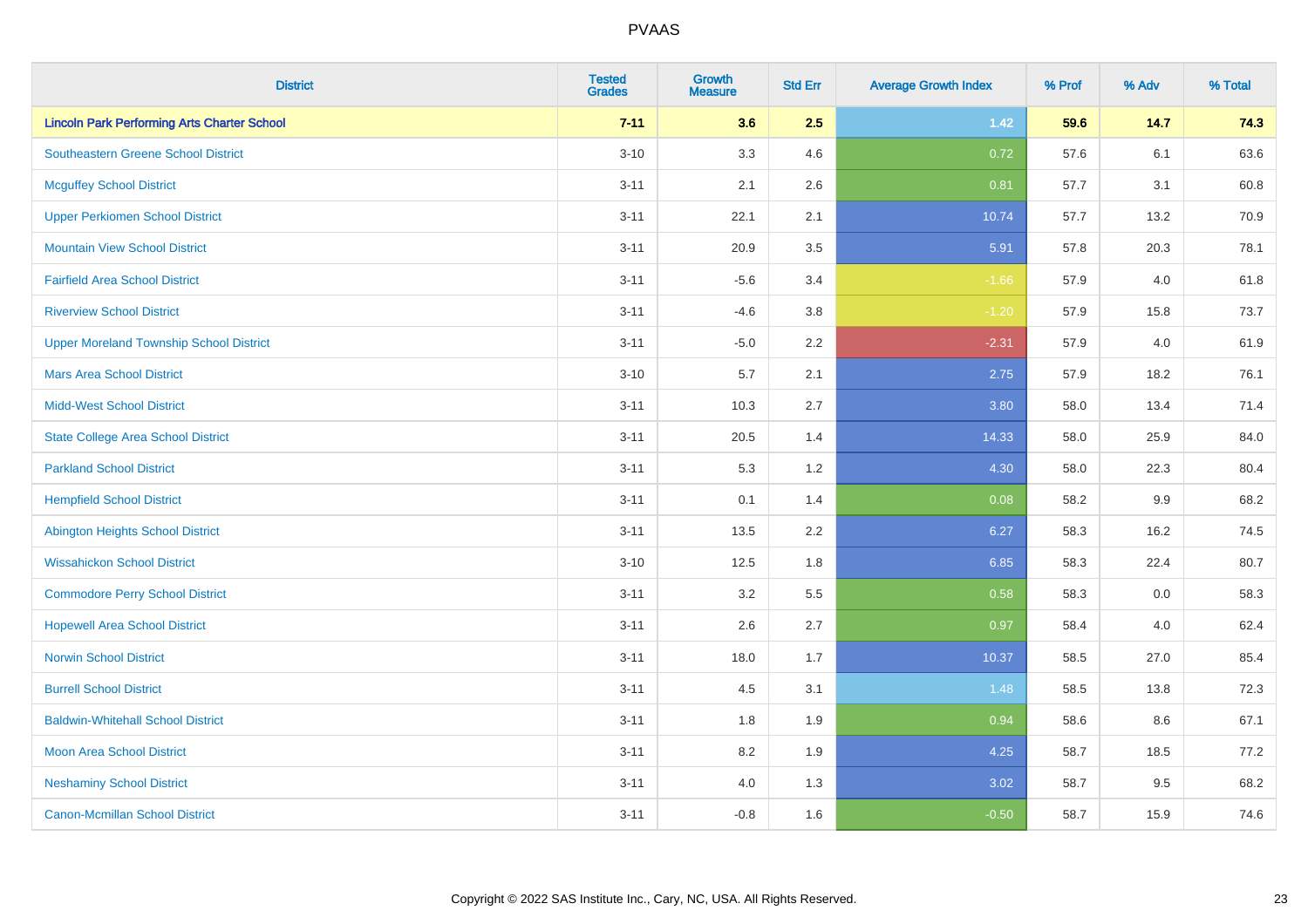| <b>District</b>                                    | <b>Tested</b><br><b>Grades</b> | <b>Growth</b><br><b>Measure</b> | <b>Std Err</b> | <b>Average Growth Index</b> | % Prof | % Adv   | % Total |
|----------------------------------------------------|--------------------------------|---------------------------------|----------------|-----------------------------|--------|---------|---------|
| <b>Lincoln Park Performing Arts Charter School</b> | $7 - 11$                       | 3.6                             | 2.5            | $1.42$                      | 59.6   | 14.7    | 74.3    |
| <b>Avon Grove Charter School</b>                   | $3 - 11$                       | 9.0                             | 2.9            | 3.13                        | 58.8   | 16.7    | 75.5    |
| <b>North Hills School District</b>                 | $3 - 11$                       | $-1.8$                          | 1.8            | $-0.96$                     | 59.1   | 14.1    | 73.2    |
| <b>School Lane Charter School</b>                  | $3 - 11$                       | 12.4                            | 3.6            | 3.43                        | 59.1   | $9.8\,$ | 68.9    |
| <b>Ligonier Valley School District</b>             | $3 - 11$                       | 4.2                             | 3.1            | 1.34                        | 59.1   | 10.3    | 69.5    |
| <b>Nazareth Area School District</b>               | $3 - 11$                       | $-4.7$                          | 1.7            | $-2.82$                     | 59.2   | 9.9     | 69.0    |
| <b>Westinghouse Arts Academy Charter School</b>    | $9 - 10$                       | $-0.7$                          | 3.6            | $-0.19$                     | 59.2   | 8.4     | 67.6    |
| <b>Upper Merion Area School District</b>           | $3 - 11$                       | 15.3                            | 2.0            | 7.62                        | 59.3   | 19.3    | 78.6    |
| Capital Area School for the Arts Charter School    | $9 - 11$                       | 5.8                             | 4.1            | 1.39                        | 59.3   | 18.6    | 78.0    |
| <b>North Allegheny School District</b>             | $3 - 11$                       | 17.4                            | 1.3            | 13.52                       | 59.5   | 28.1    | 87.6    |
| <b>Lincoln Park Performing Arts Charter School</b> | $7 - 11$                       | 3.6                             | 2.5            | $1.42$                      | 59.6   | 14.7    | 74.3    |
| <b>Chartiers-Houston School District</b>           | $3 - 10$                       | $-8.6$                          | 3.5            | $-2.41$                     | 59.7   | 4.5     | 64.2    |
| <b>Avonworth School District</b>                   | $3 - 10$                       | $-12.6$                         | 3.1            | $-4.01$                     | 59.8   | 4.6     | 64.4    |
| <b>Peters Township School District</b>             | $3 - 11$                       | 5.0                             | 1.8            | 2.76                        | 59.8   | 26.1    | 85.9    |
| <b>Phoenixville Area School District</b>           | $3 - 11$                       | $-1.7$                          | 2.1            | $-0.83$                     | 59.9   | 10.6    | 70.5    |
| <b>Derry Area School District</b>                  | $3 - 11$                       | 13.2                            | 2.8            | 4.69                        | 60.0   | 12.5    | 72.5    |
| Downingtown Area School District                   | $3 - 11$                       | 12.1                            | 1.1            | 10.67                       | 60.0   | 23.5    | 83.6    |
| <b>Pennsbury School District</b>                   | $3 - 11$                       | 11.7                            | 1.5            | 7.90                        | 60.1   | 21.3    | 81.3    |
| <b>South Western School District</b>               | $3 - 12$                       | 3.9                             | 1.9            | 2.08                        | 60.2   | 8.1     | 68.3    |
| <b>Colonial School District</b>                    | $3 - 11$                       | 14.0                            | 1.7            | 8.21                        | 60.2   | 19.6    | 79.8    |
| <b>Conestoga Valley School District</b>            | $3 - 11$                       | 8.7                             | 1.8            | 4.69                        | 60.3   | 13.5    | 73.8    |
| <b>United School District</b>                      | $3 - 11$                       | 2.1                             | 3.4            | 0.63                        | 60.3   | 6.6     | 66.9    |
| <b>Lakeview School District</b>                    | $3 - 11$                       | $-0.9$                          | 3.7            | $-0.24$                     | 60.3   | 3.2     | 63.5    |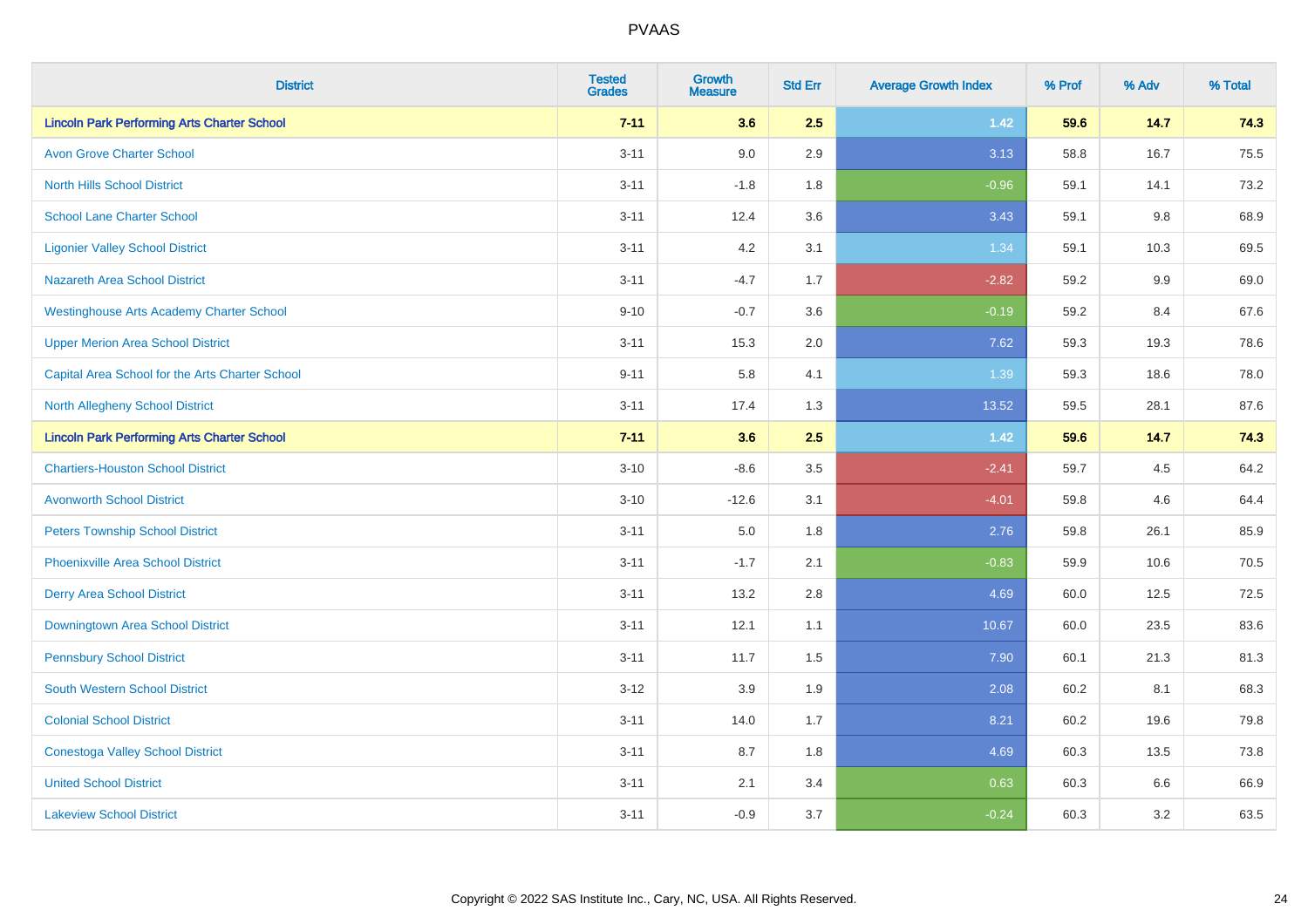| <b>District</b>                                    | <b>Tested</b><br><b>Grades</b> | <b>Growth</b><br><b>Measure</b> | <b>Std Err</b> | <b>Average Growth Index</b> | % Prof | % Adv   | % Total |
|----------------------------------------------------|--------------------------------|---------------------------------|----------------|-----------------------------|--------|---------|---------|
| <b>Lincoln Park Performing Arts Charter School</b> | $7 - 11$                       | 3.6                             | 2.5            | $1.42$                      | 59.6   | 14.7    | 74.3    |
| <b>Tyrone Area School District</b>                 | $3 - 12$                       | 19.7                            | 2.5            | 7.87                        | 60.4   | 16.7    | 77.1    |
| <b>Everett Area School District</b>                | $3 - 11$                       | 5.0                             | 3.4            | 1.47                        | 60.5   | 1.3     | 61.8    |
| <b>Donegal School District</b>                     | $3 - 12$                       | 3.1                             | 2.4            | 1.29                        | 60.6   | 9.1     | 69.7    |
| <b>Pine-Richland School District</b>               | $3 - 11$                       | 11.5                            | 1.8            | 6.31                        | 60.6   | 24.4    | 85.0    |
| <b>Cumberland Valley School District</b>           | $3 - 12$                       | 18.5                            | 1.3            | 14.64                       | 60.7   | 23.4    | 84.1    |
| East Pennsboro Area School District                | $3 - 11$                       | $-4.2$                          | 2.5            | $-1.71$                     | 60.8   | 8.5     | 69.3    |
| <b>Upper Dublin School District</b>                | $3 - 12$                       | 15.4                            | 1.8            | 8.53                        | 60.8   | 24.8    | 85.6    |
| Spring-Ford Area School District                   | $3 - 11$                       | 6.0                             | 1.3            | 4.46                        | 60.8   | 16.5    | 77.4    |
| <b>Springfield School District</b>                 | $3 - 11$                       | 13.8                            | 1.7            | 7.99                        | 60.9   | 21.5    | 82.4    |
| <b>New Brighton Area School District</b>           | $3 - 11$                       | 4.6                             | 3.1            | 1.47                        | 60.9   | 5.8     | 66.7    |
| South Fayette Township School District             | $3 - 11$                       | 1.7                             | 2.0            | 0.88                        | 61.0   | 26.5    | 87.6    |
| <b>Montour School District</b>                     | $3 - 11$                       | $-1.8$                          | 2.1            | $-0.88$                     | 61.4   | 15.1    | 76.5    |
| <b>Deer Lakes School District</b>                  | $3 - 11$                       | 17.0                            | 2.7            | 6.32                        | 61.5   | 16.4    | 77.9    |
| Penn Cambria School District                       | $3 - 11$                       | $-0.0$                          | 2.7            | $-0.01$                     | 61.5   | 7.7     | 69.2    |
| <b>Union Area School District</b>                  | $3 - 11$                       | 1.9                             | 4.3            | 0.44                        | 61.5   | $0.0\,$ | 61.5    |
| <b>Halifax Area School District</b>                | $3 - 11$                       | 4.7                             | 3.9            | 1.22                        | 61.5   | 9.6     | 71.2    |
| <b>Souderton Area School District</b>              | $3 - 11$                       | 12.4                            | 1.5            | 8.28                        | 61.7   | 15.2    | 76.9    |
| <b>Upper Saint Clair School District</b>           | $3 - 11$                       | 18.5                            | 1.7            | 10.65                       | 61.8   | 30.1    | 91.9    |
| Mt Lebanon School District                         | $3 - 11$                       | $-1.0$                          | 1.5            | $-0.70$                     | 61.9   | 24.0    | 85.9    |
| <b>Richland School District</b>                    | $3 - 11$                       | 6.7                             | 2.9            | 2.33                        | 62.2   | 19.2    | 81.4    |
| <b>General Mclane School District</b>              | $3 - 11$                       | 3.1                             | 2.9            | 1.07                        | 62.3   | 4.9     | 67.2    |
| <b>Penn-Trafford School District</b>               | $3 - 11$                       | 13.4                            | 1.7            | 7.87                        | 62.3   | 21.9    | 84.2    |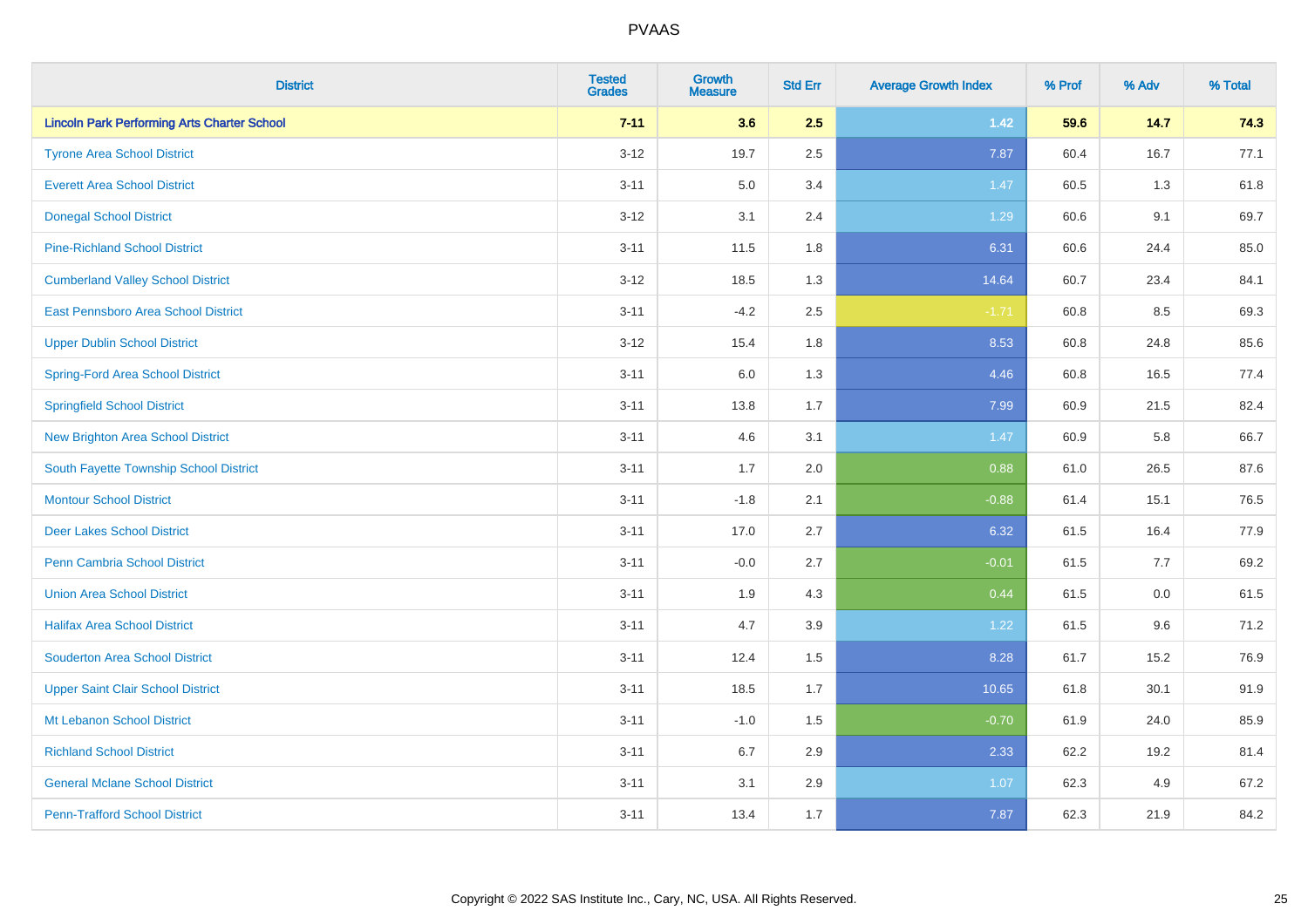| <b>District</b>                                    | <b>Tested</b><br><b>Grades</b> | Growth<br><b>Measure</b> | <b>Std Err</b> | <b>Average Growth Index</b> | % Prof | % Adv | % Total |
|----------------------------------------------------|--------------------------------|--------------------------|----------------|-----------------------------|--------|-------|---------|
| <b>Lincoln Park Performing Arts Charter School</b> | $7 - 11$                       | 3.6                      | 2.5            | $1.42$                      | 59.6   | 14.7  | 74.3    |
| Lehigh Valley Charter High School For The Arts     | $9 - 10$                       | 7.3                      | 2.6            | 2.82                        | 62.3   | 18.2  | 80.5    |
| <b>Neshannock Township School District</b>         | $3 - 10$                       | $-9.7$                   | 2.9            | $-3.34$                     | 62.4   | 5.6   | 67.9    |
| <b>Uniontown Area School District</b>              | $3 - 11$                       | 6.0                      | 3.2            | 1.87                        | 62.4   | 5.9   | 68.2    |
| <b>Greencastle-Antrim School District</b>          | $3 - 11$                       | $-3.0$                   | 2.2            | $-1.36$                     | 62.4   | 9.9   | 72.3    |
| <b>Methacton School District</b>                   | $3 - 11$                       | 2.5                      | 1.7            | 1.43                        | 62.5   | 16.4  | 79.0    |
| <b>North East School District</b>                  | $3 - 11$                       | $-9.3$                   | 3.1            | $-3.02$                     | 62.6   | 14.4  | 77.0    |
| <b>Springfield Township School District</b>        | $3 - 11$                       | $-18.9$                  | 3.2            | $-5.88$                     | 62.6   | 3.6   | 66.3    |
| <b>Lower Moreland Township School District</b>     | $3 - 11$                       | 2.0                      | 2.2            | 0.95                        | 62.8   | 17.0  | 79.8    |
| <b>Council Rock School District</b>                | $3 - 11$                       | 8.9                      | 1.2            | 7.65                        | 62.8   | 16.6  | 79.4    |
| <b>Central Bucks School District</b>               | $3 - 11$                       | 1.6                      | 0.9            | 1.66                        | 63.0   | 16.8  | 79.8    |
| <b>West Allegheny School District</b>              | $3 - 12$                       | 4.0                      | 2.1            | 1.96                        | 63.1   | 15.7  | 78.8    |
| <b>Belmont Charter School</b>                      | $3 - 10$                       | 16.0                     | 6.5            | 2.45                        | 64.3   | 0.0   | 64.3    |
| <b>Wallingford-Swarthmore School District</b>      | $3 - 10$                       | 0.9                      | 2.4            | 0.38                        | 64.4   | 22.7  | 87.1    |
| <b>Jamestown Area School District</b>              | $3 - 11$                       | 13.5                     | 4.2            | 3.19                        | 64.4   | 13.3  | 77.8    |
| <b>Shanksville-Stonycreek School District</b>      | $3 - 10$                       | 7.0                      | 5.9            | 1.20                        | 64.7   | 17.6  | 82.4    |
| <b>Radnor Township School District</b>             | $3 - 12$                       | 1.0                      | 2.1            | 0.50                        | 65.0   | 23.2  | 88.2    |
| <b>Bethel Park School District</b>                 | $3 - 11$                       | 5.6                      | 1.8            | 3.18                        | 65.3   | 18.6  | 83.9    |
| <b>Southern Lehigh School District</b>             | $3 - 11$                       | $-0.4$                   | 2.3            | $-0.17$                     | 66.1   | 11.9  | 78.0    |
| <b>Sullivan County School District</b>             | $3 - 10$                       | $-4.0$                   | 4.4            | $-0.90$                     | 66.7   | 2.6   | 69.2    |
| <b>Franklin Regional School District</b>           | $3 - 11$                       | 2.0                      | 1.9            | 1.02                        | 66.7   | 15.5  | 82.1    |
| <b>West Chester Area School District</b>           | $3 - 11$                       | 12.6                     | 1.2            | 10.38                       | 66.8   | 20.2  | 87.0    |
| <b>Garnet Valley School District</b>               | $3 - 10$                       | 10.9                     | 1.7            | 6.53                        | 67.1   | 19.0  | 86.1    |